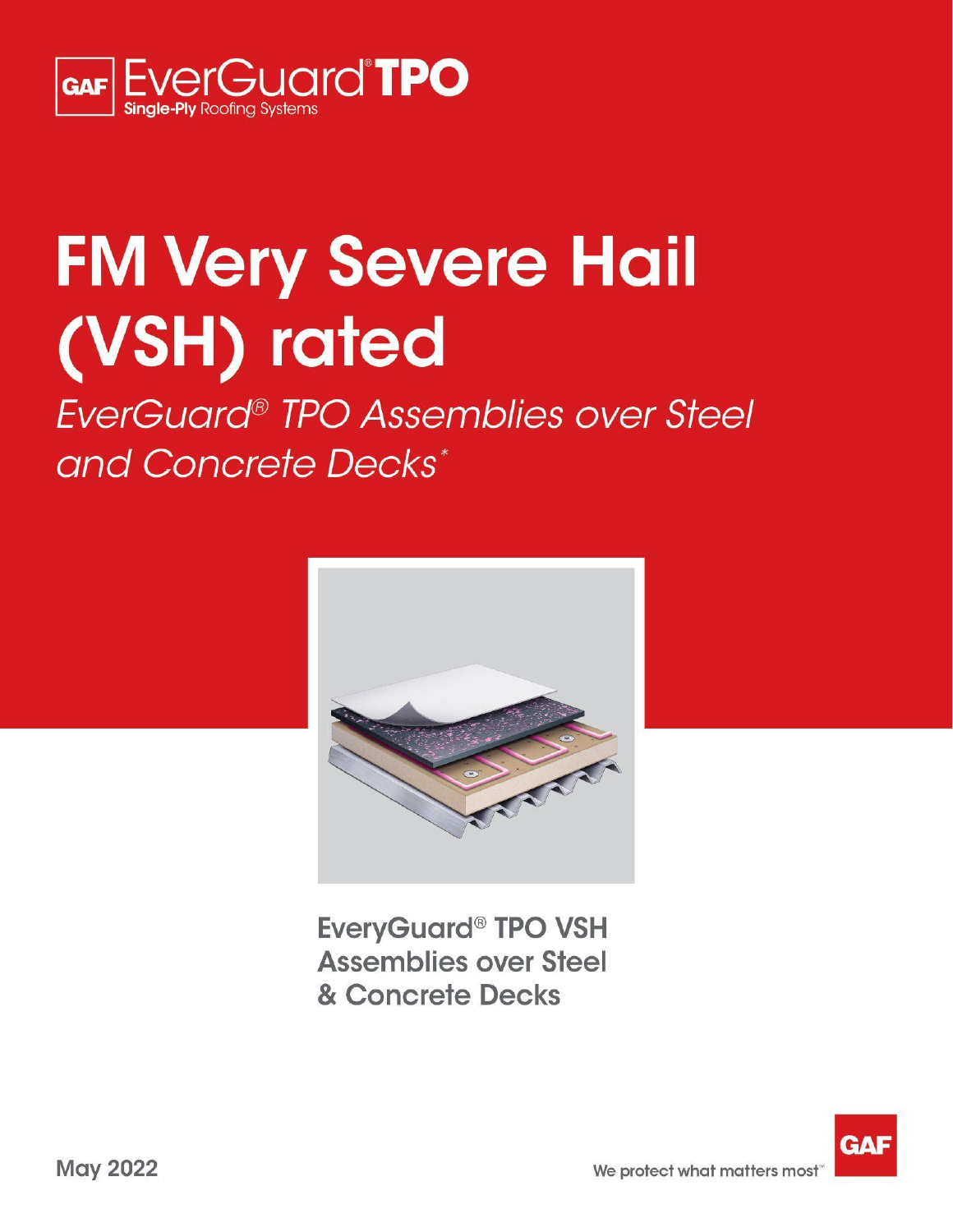

**FM Very Severe Hail** (VSH) rated

EverGuard® TPO Assemblies over Steel and Concrete Decks\*

# **Introduction**

**Thank you for consulting the FM Very Severe Hail (VSH) rated EverGuard** Ⓡ **TPO Assemblies over Steel and Concrete Decks \* This document provides a quick reference to GAF's most commonly used FM VSH rated assemblies. Always confirm system FM rating and assembly specifics at [RoofNav.com](https://www.roofnav.com/) before installing.**

**Please contact your GAF Territory Manager or the GAF Design Services team at 1-800-GAF-ROOF or [DesignServices@gaf.com](mailto:DesignServices@gaf.com) with any questions.**

\*Systems approved under FM 4470 - Very Severe Hail (Class 1-VSH). See FM Global Data Sheet 1-34 for more information. Visit RoofNav.com for approved assemblies.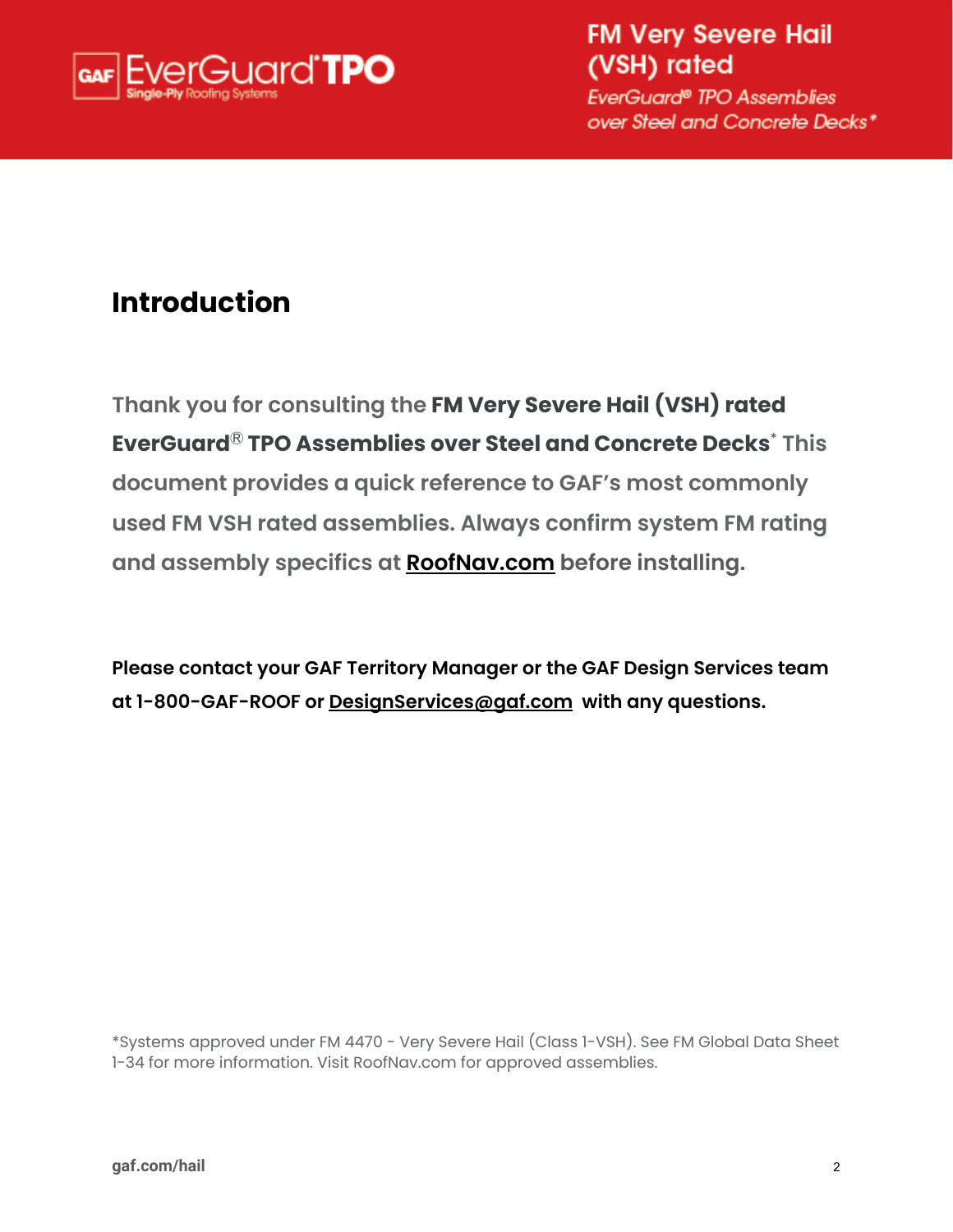

### **Important Notes:**

EverGuard Extreme $^\circledR$  TPO Membrane may be substituted for EverGuard $^\circledR$  TPO Membrane. Refer to tables for minimum thickness requirements.

EnergyGuard ™ HD Barrier Polyiso Insulation may be used in place of EnergyGuard ™ HD Polyiso Insulation.

EPS is not approved for flute fill.

See specific RoofNav assemblies for alternative insulation and adhesive options.

See specific RoofNav assemblies for insulation fastener and plate options.

GAF warranties and guarantees do not provide coverage against hail or other impact. See applicable guarantee or warranty, available at gaf.com, for complete coverage and restrictions. Hail or puncture resistance coverage may be available for purchase for eligible systems. Contact GAF for more information.

FM uplift ratings are provided for reference purposes only. GAF warranties and guarantees do not cover leaks or other damage caused by wind speeds in excess of 55 mph. See applicable guarantee or warranty, available at gaf.com, for complete coverage and restrictions. Enhanced wind speed coverage may be available for purchase for eligible systems. Contact GAF for more information.

This DEXcell FA VSH™ Glass Mat Roof Board product is manufactured by Gold Bond Building Products, LLC. TRADEMARKS DENSDECK, EONIC, and the GEORGIA-PACIFIC logo are trademarks owned by or licensed to Georgia-Pacific Gypsum LLC.

OlyBond ® is a registered trademark of OMG, Inc.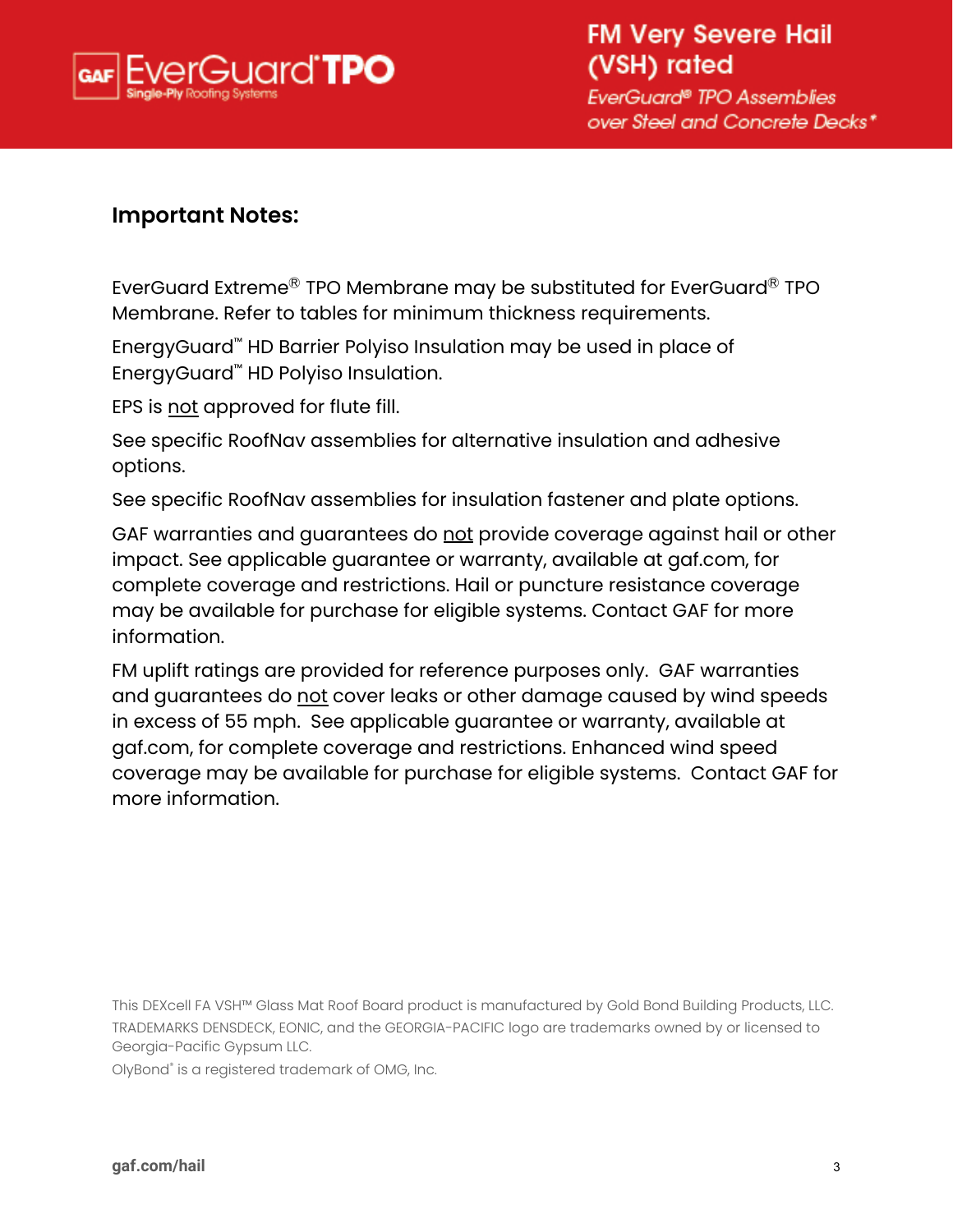

# **FM Very Severe Hail** (VSH) rated

|                                                  | Steel Deck (Min. 22 ga., 33 ksi, Max. 72" Span)                                                                                                                    |                   |  |  |  |
|--------------------------------------------------|--------------------------------------------------------------------------------------------------------------------------------------------------------------------|-------------------|--|--|--|
| <b>Table 1</b>                                   | EverGuard <sup>®</sup> Smooth TPO (min. 60 mil):<br>Mechanically Fastened Polyiso and Adhered Cover Board                                                          | Page 5-7          |  |  |  |
| Table 2                                          | EverGuard <sup>®</sup> Smooth TPO (min. 60 mil):<br>Mechanically Fastened Base Layer of Polyiso, Adhered<br>Intermediate Layer of Polyiso, and Adhered Cover Board | Page 8            |  |  |  |
| Table 3                                          | EverGuard® Fleece-back TPO (min. 60/80 mil):<br>Loose Laid Polyiso and Mechanically Fastened Cover Board                                                           | <u>Page 9-10</u>  |  |  |  |
| Table 4                                          | EverGuard® Fleece-back TPO (min. 60/80 mil):<br>Mechanically Fastened Polyiso and Adhered Cover Board                                                              | <u>Page 11-12</u> |  |  |  |
| <b>Table 5</b>                                   | EverGuard® Fleece-back TPO (min. 60 mil):<br>Mechanically Fastened Base Layer of Polyiso, Adhered<br>Intermediate Layer of Polyiso, and Adhered Cover Board        | Page 13           |  |  |  |
| <b>Structural Concrete Deck (Min. 2,500 psi)</b> |                                                                                                                                                                    |                   |  |  |  |
| Table 6                                          | EverGuard® Smooth TPO (min. 60 mil):<br>Adhered Polyiso and Adhered Cover Board                                                                                    | <b>Page 14</b>    |  |  |  |
| Table 7                                          | EverGuard® Fleece-back TPO (min. 60/80 mil):<br>Adhered Polyiso and Adhered Cover Board                                                                            | Page 15           |  |  |  |
|                                                  | <b>RECOVER (Existing Steel &amp; Structural Concrete Decks)</b>                                                                                                    |                   |  |  |  |
| Table 8                                          | EverGuard® Smooth TPO (min. 60 mil):<br>Adhered Cover Board (NO Polyiso)                                                                                           | Page 16           |  |  |  |
| <b>Table 9</b>                                   | EverGuard® Smooth TPO (min. 60):<br>Adhered Polyiso and Adhered Cover Board                                                                                        | Page 17           |  |  |  |
| Table 10                                         | EverGuard® Fleece-back TPO (min. 60/80 mil):<br>Adhered Cover Board (NO Polyiso)                                                                                   | Page 18-19        |  |  |  |
| <b>Table 11</b>                                  | EverGuard® Fleece-back TPO (min. 60 mil):<br>Adhered Polyiso and Adhered Cover Board                                                                               | Page 20-21        |  |  |  |
| Table 12                                         | FM Glossary Definitions for Recover Assemblies                                                                                                                     | Page 22           |  |  |  |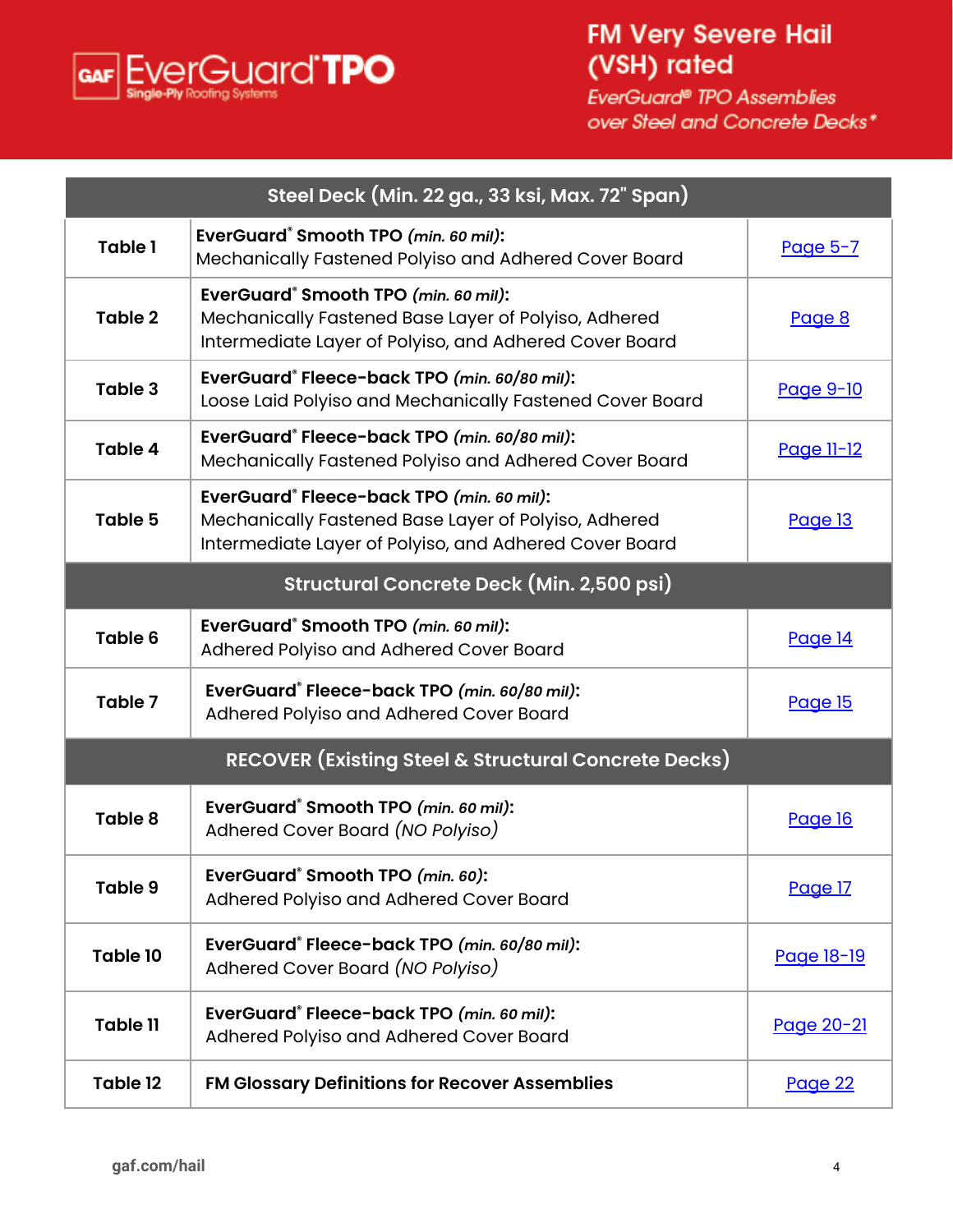<span id="page-4-0"></span>

| <b>Table 1</b><br>EverGuard <sup>®</sup> Smooth TPO (min. 60 mil) |                                                             |                                                                  |                                                       |                                                        |                     |                  |
|-------------------------------------------------------------------|-------------------------------------------------------------|------------------------------------------------------------------|-------------------------------------------------------|--------------------------------------------------------|---------------------|------------------|
|                                                                   |                                                             |                                                                  | Mechanically Fastened Polyiso and Adhered Cover Board |                                                        |                     |                  |
|                                                                   |                                                             |                                                                  | Insulation / Insulation Securement                    |                                                        | Membrane Securement |                  |
| Uplift<br>Rating<br>(Hail)                                        | Base Layer(s)<br>(Top layer must meet<br>min. requirements) | <b>Base Layer</b><br><b>Securement</b><br>$(4' \times 8'$ board) | <b>Cover Board</b>                                    | <b>Cover Board</b><br>Securement<br>$(12"$ o.c. beads) | Adhesive            | Roof Nav #       |
| $1 - 60$                                                          | $2" - 12"$<br>EnergyGuard™                                  | 6                                                                | DEXcell FA VSH™                                       | Olybond500°                                            | SBA #1121           | 516135-0-0       |
| (VSH)                                                             | Polyiso                                                     | $(5.33$ sq. ft.)                                                 |                                                       |                                                        | Low VOC             | 516054-0-0       |
| $1 - 60$                                                          | $2" - 12"$<br>EnergyGuard™                                  | 6                                                                | Min. $19/32$ " Plywood                                | Olybond500°                                            | SBA #1121           | 481647-0-0       |
| (VSH)                                                             | Polyiso                                                     | $(5.33$ sq. ft.)                                                 |                                                       |                                                        | Low VOC             | 481648-0-0       |
| $2" - 12"$<br>$1 - 75$                                            |                                                             |                                                                  |                                                       | SBA #1121                                              | 492956-0-0          |                  |
|                                                                   |                                                             | 8                                                                | DensDeck <sup>®</sup> StormX <sup>™</sup>             | Olybond500°                                            | Quick Spray/LV 50   |                  |
| (VSH)                                                             | EnergyGuard™<br>Polyiso                                     | (4 sq. ft.)                                                      |                                                       |                                                        | Low VOC             | 492933-0-0       |
|                                                                   |                                                             |                                                                  |                                                       |                                                        | <b>WB181</b>        | 492931-0-0       |
|                                                                   | $2" - 12"$                                                  |                                                                  |                                                       |                                                        | SBA #1121           | 516153-0-0       |
| $1 - 75$<br>(VSH)                                                 | EnergyGuard™<br>Polyiso                                     | 8<br>(4 sq. ft.)                                                 | <b>DEXcell FA VSH™</b>                                | LRF-M                                                  | Quick Spray/LV 50   | 516160-0-0       |
|                                                                   |                                                             |                                                                  |                                                       |                                                        | Low VOC             | 516126-0-0       |
|                                                                   |                                                             |                                                                  |                                                       |                                                        | SBA #1121           | 492954-0-0       |
| $1 - 75$                                                          | $1.5" - 12"$                                                | 10                                                               | DensDeck <sup>®</sup> StormX <sup>™</sup>             | Olybond500°                                            | Quick Spray/LV 50   |                  |
| (VSH)                                                             | EnergyGuard™<br>Polyiso                                     | $(3.2 \text{ sq. ft.})$                                          |                                                       |                                                        | Low VOC             | 492925-0-0       |
|                                                                   |                                                             |                                                                  |                                                       |                                                        | <b>WB181</b>        | 492923-0-0       |
|                                                                   |                                                             |                                                                  |                                                       |                                                        | SBA #1121           | $516151 - 0 - 0$ |
| $1 - 75$<br>(VSH)                                                 | EnergyGuard™                                                | $1.5" - 12"$<br>10<br>(3.2 sq. ft.)                              | DEXcell FA VSH™                                       | Olybond500°                                            | Quick Spray/LV 50   | 516158-0-0       |
|                                                                   | Polyiso                                                     |                                                                  |                                                       |                                                        | Low VOC             | 516073-0-0       |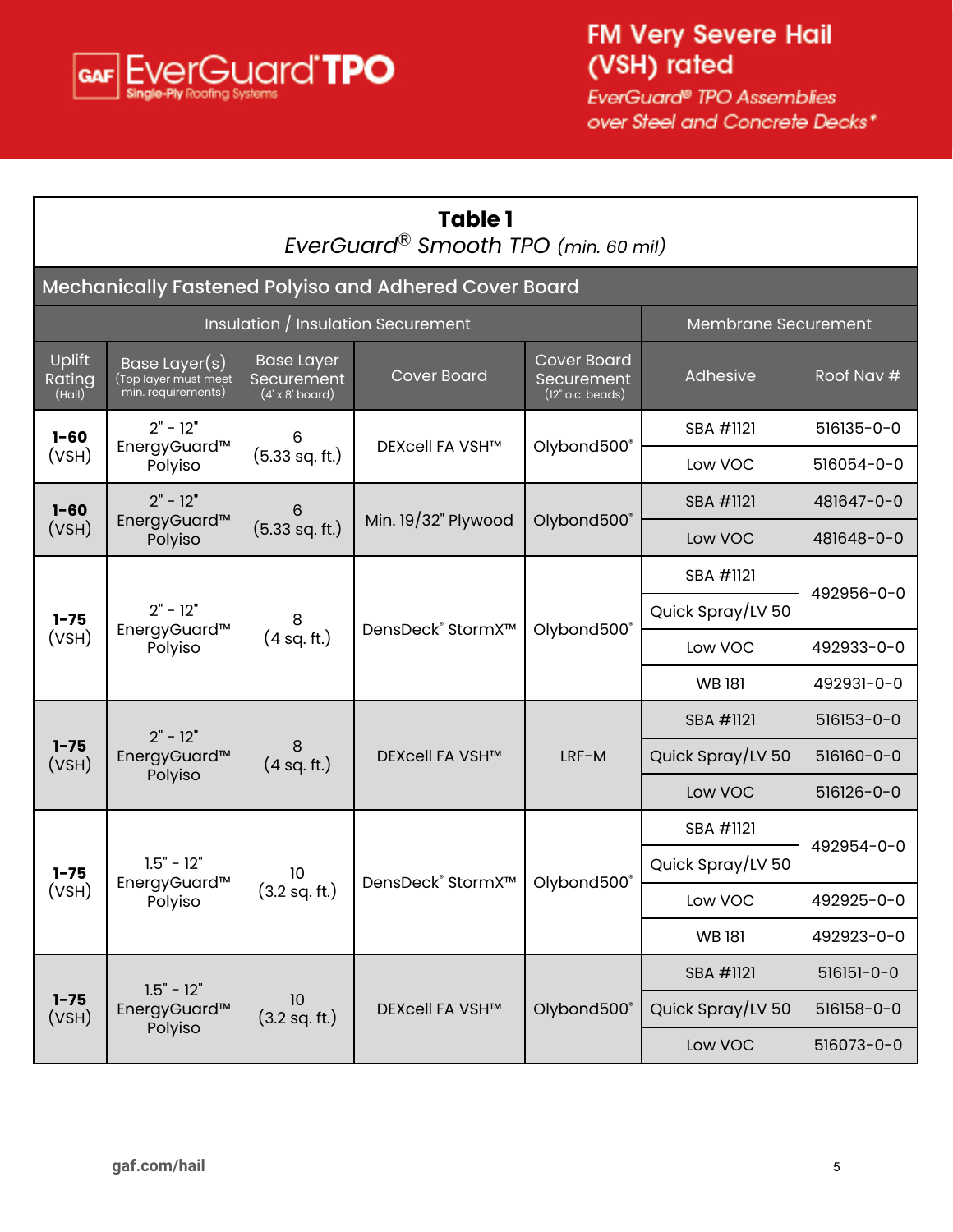

|                                   | <b>Table 1</b> - Continued<br>EverGuard <sup>®</sup> Smooth TPO (min. 60 mil) |                                                           |                                                       |                                                        |                     |                  |  |
|-----------------------------------|-------------------------------------------------------------------------------|-----------------------------------------------------------|-------------------------------------------------------|--------------------------------------------------------|---------------------|------------------|--|
|                                   |                                                                               |                                                           | Mechanically Fastened Polyiso and Adhered Cover Board |                                                        |                     |                  |  |
|                                   |                                                                               |                                                           | <b>Insulation / Insulation Securement</b>             |                                                        | Membrane Securement |                  |  |
| <b>Uplift</b><br>Rating<br>(Hail) | Base Layer(s)<br>Top layer must meet<br>min. requirements)                    | <b>Base Layer</b><br>Securement<br>$(4' \times 8'$ board) | <b>Cover Board</b>                                    | <b>Cover Board</b><br>Securement<br>$(12"$ o.c. beads) | Adhesive            | Roof Nav #       |  |
| $1 - 90$                          | $2" - 12"$                                                                    | 8                                                         | <b>DEXcell FA VSH™</b>                                |                                                        | SBA #1121           | 516137-0-0       |  |
| (VSH)                             | EnergyGuard™<br>Polyiso                                                       | (4 sq. ft.)                                               |                                                       | Olybond500°                                            | Low VOC             | 516056-0-0       |  |
| $1 - 90$                          | $2" - 12"$                                                                    | 8                                                         | Min. 19/32" Plywood                                   | Olybond500°                                            | SBA #1121           | 434569-0-0       |  |
| (VSH)                             | EnergyGuard™<br>Polyiso                                                       | (4 sq. ft.)                                               |                                                       |                                                        | Low VOC             | 434572-0-0       |  |
|                                   | $2" - 12"$<br>$1 - 90$                                                        | 10<br>EnergyGuard™<br>(3.2 sq. ft.)<br>Polyiso            | DensDeck <sup>®</sup> StormX™                         |                                                        | SBA #1121           | 492961-0-0       |  |
|                                   |                                                                               |                                                           |                                                       | Olybond500°                                            | Quick Spray/LV 50   |                  |  |
| (VSH)                             |                                                                               |                                                           |                                                       |                                                        | Low VOC             | 492982-0-0       |  |
|                                   |                                                                               |                                                           |                                                       |                                                        | <b>WB181</b>        | 492972-0-0       |  |
| $1 - 90$                          | $2" - 12"$<br>EnergyGuard™                                                    | 10                                                        | DEXcell FA VSH™<br>$(3.2 \text{ sq. ft.})$            | LRF-M                                                  | Quick Spray/LV 50   | 516162-0-0       |  |
| (VSH)                             | Polyiso                                                                       |                                                           |                                                       | Olybond500°<br>LRF-M                                   | Low VOC             | $516128 - 0 - 0$ |  |
|                                   | $1.5" - 12"$                                                                  |                                                           |                                                       |                                                        | SBA #1121           | 492921-0-0       |  |
| $1 - 90$<br>(VSH)                 | EnergyGuard™<br>Polyiso                                                       | 16<br>(2 sq. ft.)                                         | DensDeck <sup>®</sup> StormX <sup>™</sup>             | Olybond500®                                            | Low VOC             | 492920-0-0       |  |
|                                   |                                                                               |                                                           |                                                       |                                                        | <b>WB181</b>        | 492922-0-0       |  |
|                                   |                                                                               |                                                           |                                                       |                                                        | SBA #1121           | 516138-0-0       |  |
|                                   |                                                                               |                                                           |                                                       | Olybond500®                                            | Quick Spray/LV 50   | 516157-0-0       |  |
| $1 - 90$                          | $1.5" - 12"$<br>EnergyGuard™                                                  | 16                                                        | DEXcell FA VSH™                                       |                                                        | Low VOC             |                  |  |
| (VSH)                             | Polyiso                                                                       | (2 sq. ft.)                                               |                                                       |                                                        | SBA #1121           | 516152-0-0       |  |
|                                   |                                                                               |                                                           |                                                       | LRF-M                                                  | Quick Spray/LV 50   | 516159-0-0       |  |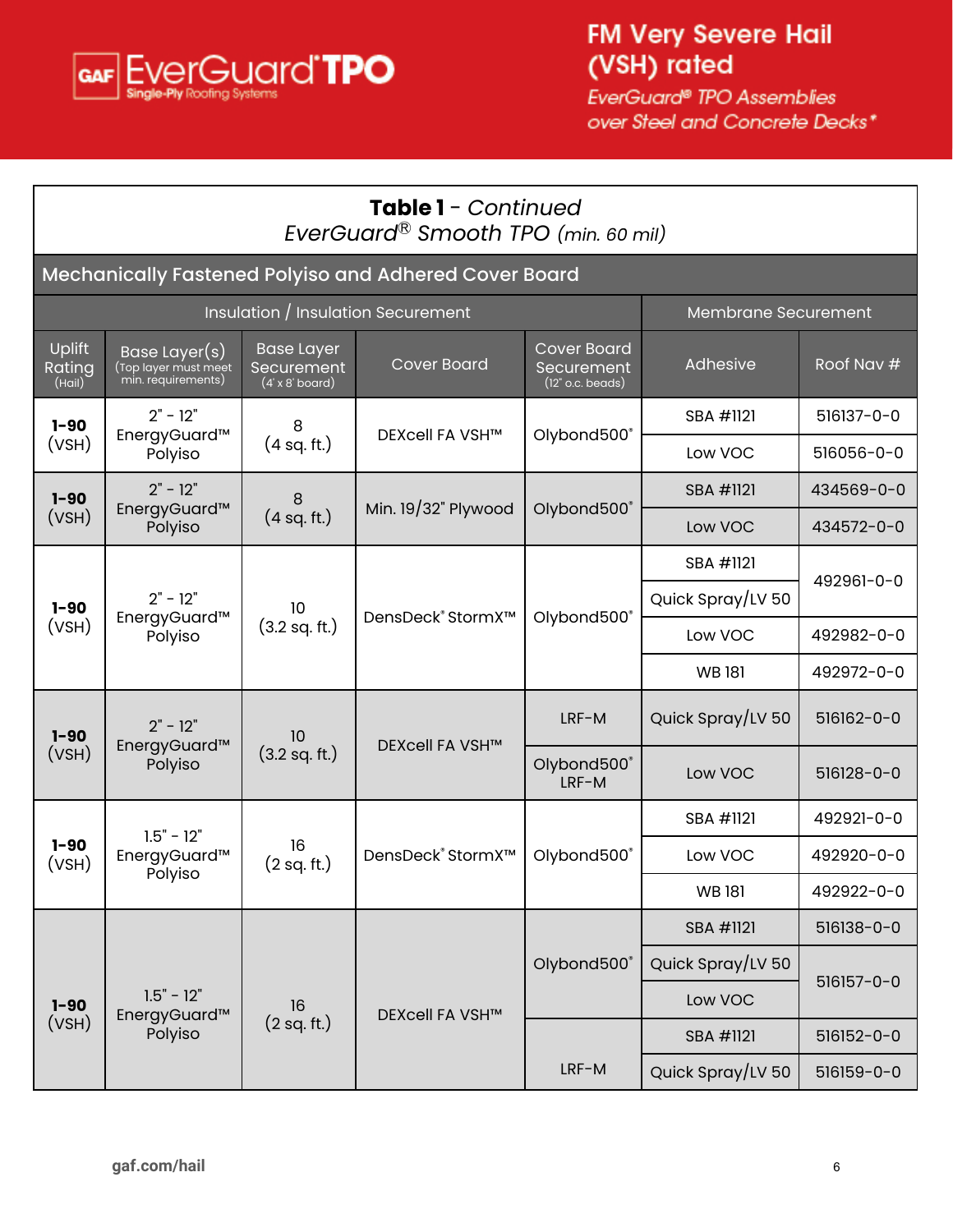

|                                                                                                                                                                                                                                        | <b>Table 1</b> - Continued<br>EverGuard <sup>®</sup> Smooth TPO (min. 60 mil) |                          |                                                       |             |                     |            |  |
|----------------------------------------------------------------------------------------------------------------------------------------------------------------------------------------------------------------------------------------|-------------------------------------------------------------------------------|--------------------------|-------------------------------------------------------|-------------|---------------------|------------|--|
|                                                                                                                                                                                                                                        |                                                                               |                          | Mechanically Fastened Polyiso and Adhered Cover Board |             |                     |            |  |
|                                                                                                                                                                                                                                        |                                                                               |                          | Insulation / Insulation Securement                    |             | Membrane Securement |            |  |
| Uplift<br><b>Cover Board</b><br><b>Base Layer</b><br>Base Layer(s)<br><b>Cover Board</b><br>(Top layer must meet<br>Rating<br>Securement<br>Securement<br>min. requirements)<br>$(4' \times 8'$ board)<br>$(12"$ o.c. beads)<br>(Hail) |                                                                               |                          |                                                       |             | Adhesive            | Roof Nav # |  |
| $1 - 90$                                                                                                                                                                                                                               | $1.5" - 12"$                                                                  | 16                       | Min. $19/32$ " Plywood                                |             | SBA #1121           | 434563-0-0 |  |
| (VSH)                                                                                                                                                                                                                                  | EnergyGuard™<br>Polyiso                                                       | (2 sq. ft.)              |                                                       | Olybond500° | Low VOC             | 434568-0-0 |  |
| $1 - 105$                                                                                                                                                                                                                              | $2" - 12"$                                                                    | 16                       |                                                       |             | SBA #1121           | 481660-0-0 |  |
| (VSH)                                                                                                                                                                                                                                  | EnergyGuard™<br>Polyiso                                                       | (2 sq. ft.)              | Min. $19/32$ " Plywood                                | Olybond500° | Low VOC             | 481662-0-0 |  |
| $1 - 135$                                                                                                                                                                                                                              | $2" - 12"$                                                                    | 18                       |                                                       | SBA #1121   | 481663-0-0          |            |  |
| (VSH)                                                                                                                                                                                                                                  | EnergyGuard™<br>Polyiso                                                       | $(1.78 \text{ sq. ft.})$ | Min. $19/32$ " Plywood                                | Olybond500° | Low VOC             | 481664-0-0 |  |
| $1 - 165$                                                                                                                                                                                                                              | $2" - 12"$                                                                    | 22                       |                                                       |             | SBA #1121           | 481665-0-0 |  |
| (VSH)                                                                                                                                                                                                                                  | EnergyGuard™<br>Polyiso                                                       | $(1.45$ sq. ft.)         | Min. 19/32" Plywood                                   | Olybond500° | Low VOC             | 481666-0-0 |  |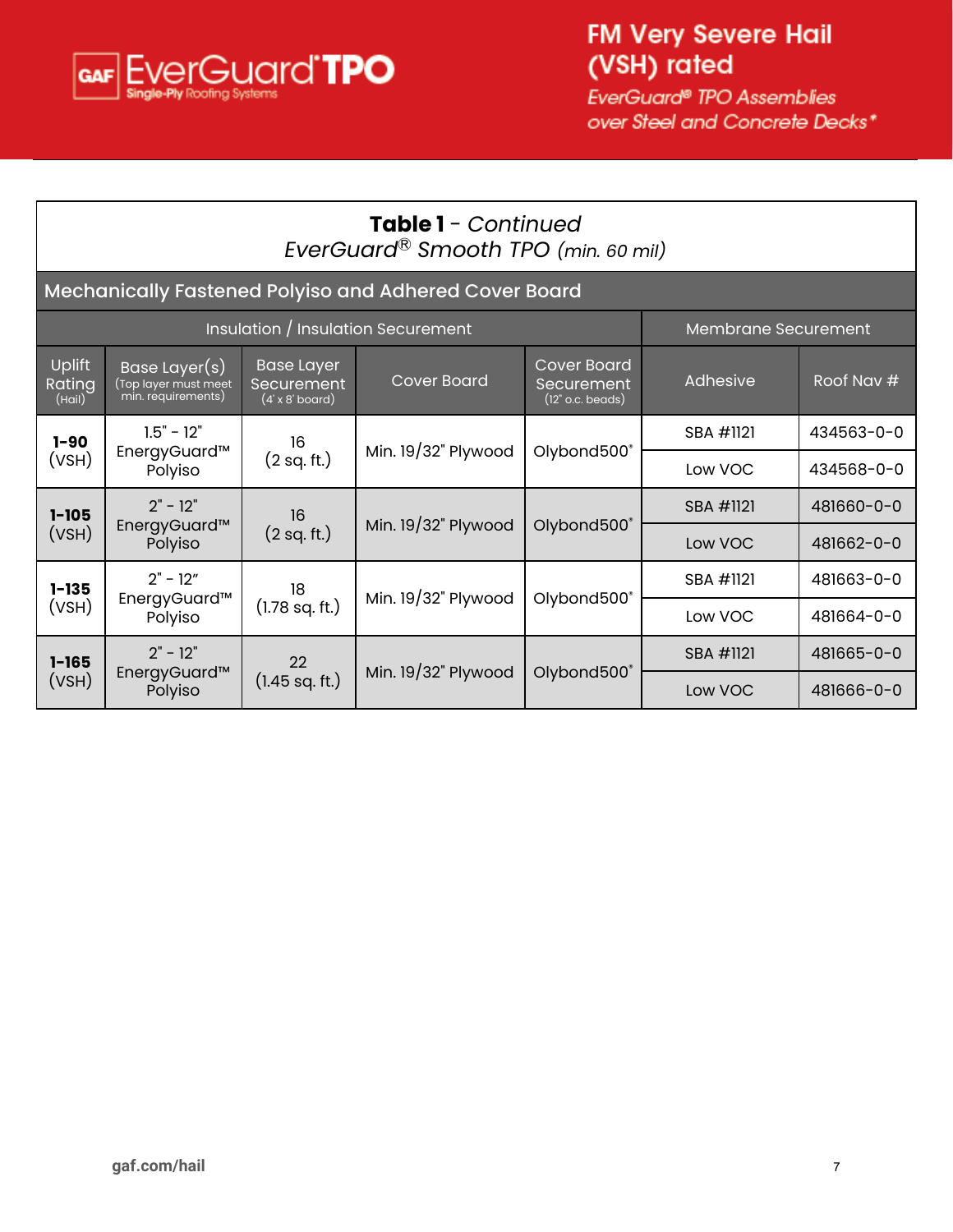<span id="page-7-0"></span>

| <b>Table 2</b><br>EverGuard® Smooth TPO (min. 60 mil) |                                                                                                                       |                                                            |                                                                   |                                  |                                                                                   |                            |            |
|-------------------------------------------------------|-----------------------------------------------------------------------------------------------------------------------|------------------------------------------------------------|-------------------------------------------------------------------|----------------------------------|-----------------------------------------------------------------------------------|----------------------------|------------|
|                                                       | Mechanically Fastened Base Layer of Polyiso, Adhered Intermediate Layer of Polyiso, and<br><b>Adhered Cover Board</b> |                                                            |                                                                   |                                  |                                                                                   |                            |            |
|                                                       |                                                                                                                       |                                                            | Insulation / Insulation Securement                                |                                  |                                                                                   | <b>Membrane Securement</b> |            |
| Uplift<br>Rating<br>(Hail)                            | Base Layer(s)<br>(Top layer)<br>must meet min.<br>requirements)                                                       | <b>Base Layer</b><br>Securement<br>$(4' \times 8'$ boards) | Intermediate<br>Layer(s)                                          | Cover<br><b>Board</b>            | Intermediate<br>Layer &<br><b>Cover Board</b><br>Securement<br>$(12"$ o.c. beads) | Adhesive                   | Roof Nav # |
|                                                       | "The total insulation thickness (mechanically fastened and ribbon adhered) cannot exceed 12"                          |                                                            |                                                                   |                                  |                                                                                   |                            |            |
|                                                       |                                                                                                                       |                                                            |                                                                   |                                  |                                                                                   | SBA #1121                  | 492941-0-0 |
| $1 - 90$<br>(VSH)                                     | $2" - 8"$<br>8<br>EnergyGuard™<br>(4 sq. ft.)<br>Polyiso                                                              | $1.5" - 8"$<br>EnergyGuard™                                | DensDeck®<br>StormX™                                              | Olybond500°<br>LRF-M             | Quick Spray<br>/LV 50                                                             | 492958-0-0                 |            |
|                                                       |                                                                                                                       |                                                            | Polyiso<br>$(4' \times 4'$ boards)                                |                                  |                                                                                   | Low VOC                    | 492939-0-0 |
|                                                       |                                                                                                                       |                                                            |                                                                   |                                  |                                                                                   | <b>WB181</b>               | 492937-0-0 |
|                                                       |                                                                                                                       |                                                            | $1.5" - 8"$                                                       |                                  | <b>DEXcell</b><br>LRF-M<br><b>FA VSH™</b>                                         | SBA #1121                  | 516154-0-0 |
| $1 - 90$<br>(VSH)                                     | $2" - 8"$<br>EnergyGuard™<br>Polyiso                                                                                  | 8<br>(4 sq. ft.)                                           | EnergyGuard™<br>Polyiso<br>$(4' \times 4'$ boards)                |                                  |                                                                                   | Quick Spray<br>$/$ LV 50   | 516161-0-0 |
|                                                       |                                                                                                                       |                                                            |                                                                   |                                  |                                                                                   | Low VOC                    | 516131-0-0 |
|                                                       |                                                                                                                       |                                                            |                                                                   |                                  |                                                                                   | SBA #1121                  |            |
| $1 - 90$<br>(VSH)                                     | $1.5" - 8"$<br>EnergyGuard™                                                                                           | 16<br>(2 sq. ft.)                                          | $1/2" - 8"$<br>EnergyGuard™                                       | DensDeck®<br>StormX™             | Olybond500°                                                                       | Quick Spray<br>/LV 50      | 492957-0-0 |
|                                                       | Polyiso                                                                                                               |                                                            | Polyiso<br>(4' x 4' boards)                                       |                                  | LRF-M                                                                             | Low VOC                    | 492938-0-0 |
|                                                       |                                                                                                                       |                                                            |                                                                   |                                  |                                                                                   | <b>WB181</b>               | 492936-0-0 |
|                                                       |                                                                                                                       |                                                            |                                                                   |                                  |                                                                                   | SBA #1121                  | 516150-0-0 |
| $1 - 90$<br>(VSH)                                     | $1.5" - 8"$<br>EnergyGuard™<br>Polyiso                                                                                | 16<br>(2 sq. ft.)                                          | $1.5" - 4"$<br>EnergyGuard™<br>Polyiso<br>$(4' \times 4'$ boards) | <b>DEXcell</b><br><b>FA VSH™</b> | Olybond500°                                                                       | Quick Spray<br>/LV 50      | 516156-0-0 |
|                                                       |                                                                                                                       |                                                            |                                                                   |                                  |                                                                                   | Low VOC                    | 516072-0-0 |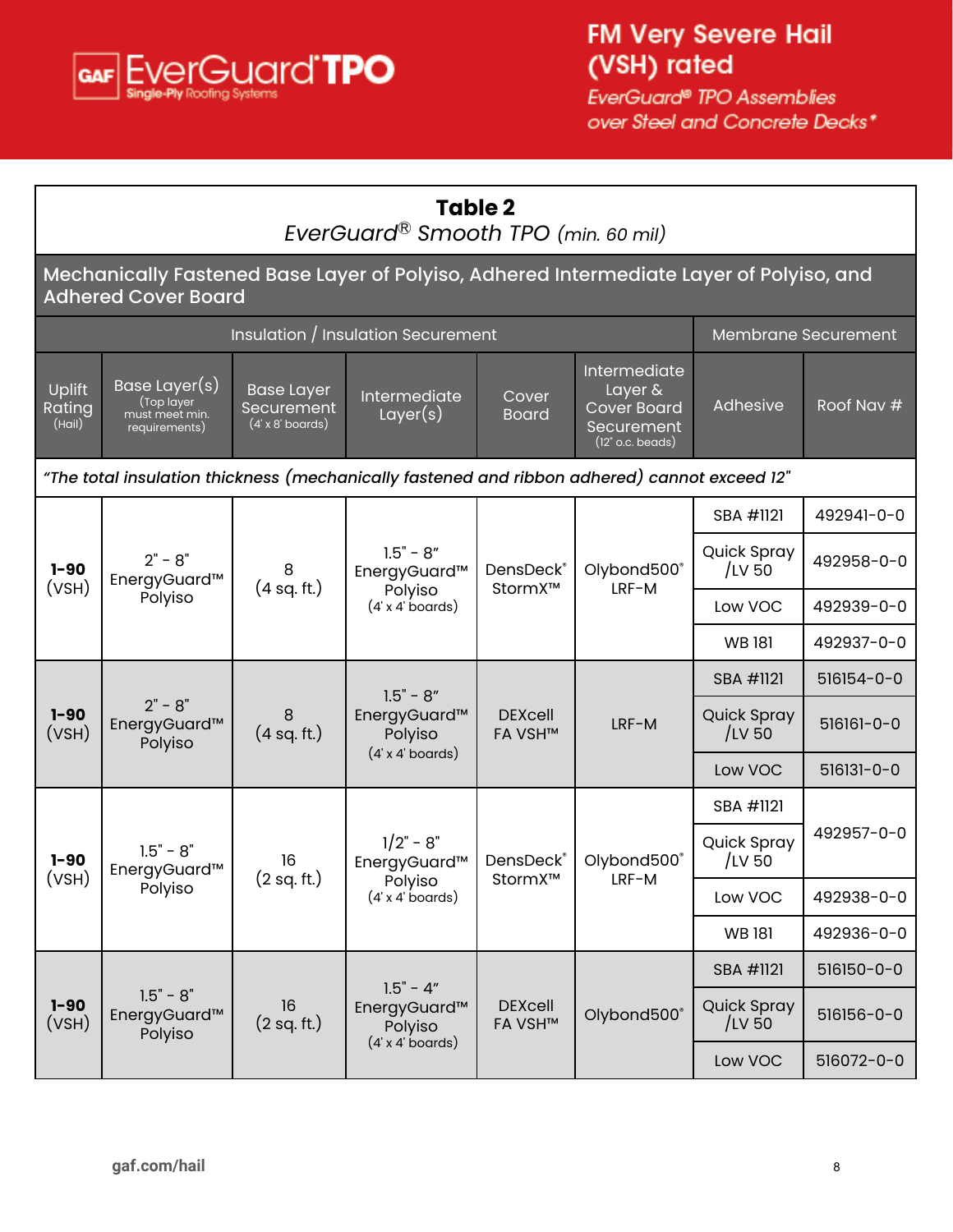<span id="page-8-0"></span>

| Table 3<br>EverGuard® Fleece-back TPO (min. 60/80 mil) |                                                                                                                                             |                                           |                                |                      |                   |  |
|--------------------------------------------------------|---------------------------------------------------------------------------------------------------------------------------------------------|-------------------------------------------|--------------------------------|----------------------|-------------------|--|
|                                                        | Loose Laid Polyiso and Mechanically Fastened Cover Board                                                                                    |                                           |                                |                      |                   |  |
|                                                        |                                                                                                                                             | Insulation / Insulation Securement        |                                | Membrane Securement  |                   |  |
| Uplift<br>Rating<br>(Hail)                             | <b>Cover Board</b><br>Base Layer(s)<br>Roof Nav #<br><b>Cover Board</b><br>Adhesive<br>Securement<br>(Loose Laid)<br>$(4' \times 8'$ board) |                                           |                                |                      |                   |  |
|                                                        | *Minimum 80 mil fleece-back membrane required<br>** Thermal Barrier Optional                                                                |                                           |                                |                      |                   |  |
| $1 - 60$<br>(VSH)                                      | $1'' - 4.6''$<br>EnergyGuard <sup>™</sup> Polyiso                                                                                           | DensDeck <sup>®</sup> StormX <sup>™</sup> | 8<br>(4 sq. ft.)               | Olybond500° Canister | $524240 - 0 - 0$  |  |
| $1 - 75$                                               | $1'' - 12''$                                                                                                                                | DensDeck® StormX™                         | 12                             |                      | 524241-0-0        |  |
| (VSH)                                                  | EnergyGuard <sup>™</sup> Polyiso                                                                                                            |                                           | (2.7 sq. ft.)                  | $LRF-XF$             | 520058-0-0        |  |
| $1 - 90$                                               | $1.5'' - 12''$                                                                                                                              | Min. $19/32$ " Plywood                    | 8                              |                      |                   |  |
| (VSH)                                                  | EnergyGuard <sup>™</sup> Polyiso                                                                                                            | Min. 7/16" OSB                            | (4 sq. ft.)<br>(XHD Fasteners) | Olybond500° Canister | 519288-0-0**      |  |
| $1 - 90$                                               | $1'' - 4.6''$                                                                                                                               | DensDeck <sup>®</sup> StormX™             | 8                              | Olybond500° Canister | 524242-0-0        |  |
| (VSH)                                                  | EnergyGuard <sup>™</sup> Polyiso                                                                                                            |                                           | (4 sq. ft.)                    | LRF-XF               | 520060-0-0        |  |
| $1 - 90$                                               | $1'' - 4.6''$                                                                                                                               | DensDeck <sup>®</sup> StormX <sup>™</sup> | 10                             | Olybond500° Canister | 520185-0-0        |  |
| (VSH)                                                  | EnergyGuard <sup>™</sup> Polyiso                                                                                                            |                                           | $(3.2 \text{ sq. ft.})$        | LRF-XF               | 520059-0-0        |  |
| $1 - 90$<br>(VSH)                                      | $1.5'' - 12''$<br>EnergyGuard <sup>™</sup> Polyiso                                                                                          | DEXcell FA VSH™                           | 16<br>(2 sq. ft.)              | Olybond500° Canister | $516051 - 0 - 0*$ |  |
| $1 - 90$<br>(VSH)                                      | $1.5'' - 12''$<br>EnergyGuard <sup>™</sup> Polyiso                                                                                          | DensDeck <sup>®</sup> StormX <sup>™</sup> | 16<br>(2 sq. ft.)              | Olybond500° Canister | 520196-0-0        |  |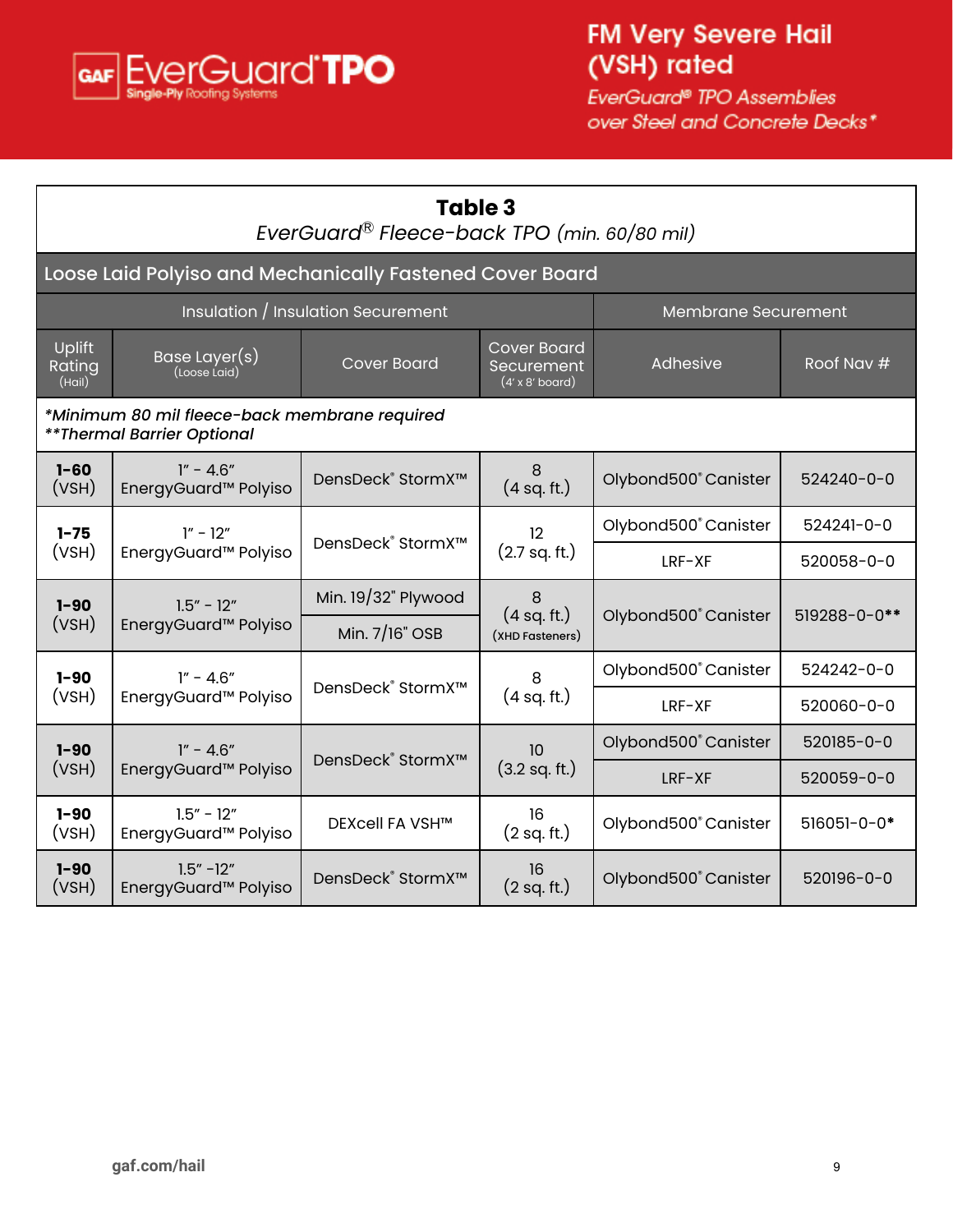

|                                   | <b>Table 3</b> - Continued<br>EverGuard® Fleece-back TPO (min. 60/80 mil)                                                                   |                                           |                        |                      |                  |  |  |
|-----------------------------------|---------------------------------------------------------------------------------------------------------------------------------------------|-------------------------------------------|------------------------|----------------------|------------------|--|--|
|                                   | Loose Laid Polyiso and Mechanically Fastened Cover Board                                                                                    |                                           |                        |                      |                  |  |  |
|                                   |                                                                                                                                             | <b>Insulation</b> / Insulation Securement |                        | Membrane Securement  |                  |  |  |
| <b>Uplift</b><br>Rating<br>(Hail) | <b>Cover Board</b><br>Base Layer(s)<br><b>Cover Board</b><br>Roof Nav #<br>Adhesive<br>Securement<br>(Loose Laid)<br>$(4' \times 8'$ board) |                                           |                        |                      |                  |  |  |
|                                   | *Minimum 80 mil fleece-back membrane required<br>**Thermal Barrier Optional                                                                 |                                           |                        |                      |                  |  |  |
| $1 - 90$                          | $1.5'' - 12''$                                                                                                                              | Min. 19/32" Plywood                       | 16                     |                      |                  |  |  |
| (VSH)                             | EnergyGuard <sup>™</sup> Polyiso                                                                                                            | Min. 7/16" OSB                            | (2 sq. ft.)            | Olybond500° Canister | 519290-0-0**     |  |  |
| $1 - 90$<br>(VSH)                 | $1.5" - 12"$<br>EnergyGuard <sup>™</sup> Polyiso                                                                                            | DEXcell FA VSH™                           | 24<br>$(1.33$ sq. ft.) | Olybond500° Canister | 516050-0-0       |  |  |
| $1 - 105$<br>(VSH)                | $1'' - 12''$<br>EnergyGuard <sup>™</sup> Polyiso                                                                                            | DensDeck® StormX™                         | 18<br>$(1.78$ sq. ft.) | Olybond500° Canister | 524043-0-0       |  |  |
| $1 - 120$<br>(VSH)                | $1'' - 12''$<br>EnergyGuard <sup>™</sup> Polyiso                                                                                            | DensDeck® StormX™                         | 24<br>$(1.33$ sq. ft.) | Olybond500° Canister | $524244 - 0 - 0$ |  |  |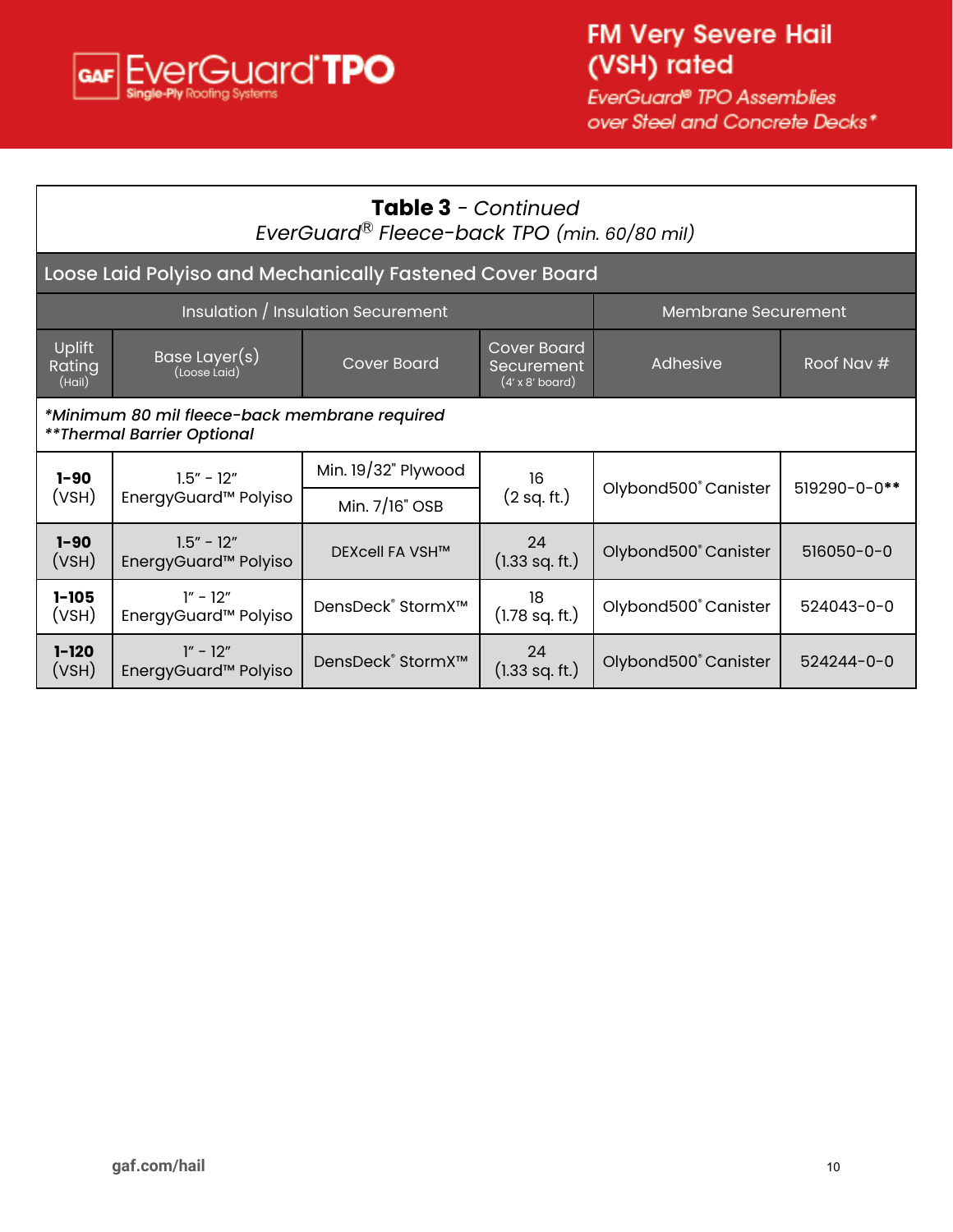<span id="page-10-0"></span>

|                                                                                                                                                                                                                                        | Table 4<br>EverGuard® Fleece-back TPO (min. 60/80 mil) |                               |                                                       |                 |                         |             |
|----------------------------------------------------------------------------------------------------------------------------------------------------------------------------------------------------------------------------------------|--------------------------------------------------------|-------------------------------|-------------------------------------------------------|-----------------|-------------------------|-------------|
|                                                                                                                                                                                                                                        |                                                        |                               | Mechanically Fastened Polyiso and Adhered Cover Board |                 |                         |             |
|                                                                                                                                                                                                                                        |                                                        |                               | Insulation / Insulation Securement                    |                 | Membrane Securement     |             |
| Uplift<br><b>Cover Board</b><br><b>Base Layer</b><br>Base Layer(s)<br><b>Cover Board</b><br>Rating<br>(Top layer must meet<br>min. requirements)<br>Securement<br>Securement<br>(Hail)<br>$(4' \times 8'$ board)<br>$(12"$ o.c. beads) |                                                        |                               |                                                       |                 | Adhesive                | Roof Nav #  |
|                                                                                                                                                                                                                                        | *Minimum 80 mil fleece-back membrane required          |                               |                                                       |                 |                         |             |
| $1 - 60$<br>(VSH)                                                                                                                                                                                                                      | $2" - 12"$<br>EnergyGuard™<br>Polyiso                  | 6<br>(5.33 sq. ft.)           | DEXcell FA VSH™                                       | Olybond500®     | Olybond500®<br>Canister | 515867-0-0  |
| $1 - 60$                                                                                                                                                                                                                               | $2" - 12"$                                             | 6                             | Min. 19/32" Plywood                                   |                 | Olybond500°             |             |
| (VSH)                                                                                                                                                                                                                                  | EnergyGuard™<br>Polyiso                                | $(5.33$ sq. ft.)              | Min. 7/16" OSB                                        | Olybond500®     | Canister                | 487302-0-0* |
| $2" - 12"$                                                                                                                                                                                                                             |                                                        | 10.                           |                                                       | Olybond500°     | Olybond500®<br>Canister | 493411-0-0  |
| $1 - 60$<br>(VSH)                                                                                                                                                                                                                      | EnergyGuard™<br>Polyiso                                | $(3.2 \text{ sq. ft.})$       | DensDeck <sup>®</sup> StormX <sup>™</sup>             | LRF-M<br>LRF-XF | LRF-XF                  |             |
|                                                                                                                                                                                                                                        |                                                        |                               |                                                       |                 | LRF-M/LRF-O             | 493405-0-0  |
| $1 - 60$<br>(VSH)                                                                                                                                                                                                                      | $2" - 12"$<br>EnergyGuard™<br>Polyiso                  | 10<br>$(3.2 \text{ sq. ft.})$ | <b>DEXcell FA VSH™</b>                                | LRF-XF          | Olybond500®<br>Canister | 515892-0-0  |
| $1 - 75$<br>(VSH)                                                                                                                                                                                                                      | $1.5" - 12"$<br>EnergyGuard™<br>Polyiso                | 10<br>$(3.2 \text{ sq. ft.})$ | DensDeck <sup>®</sup> StormX <sup>™</sup>             | Olybond500®     | <b>WB181</b>            | 492998-0-0  |
| $1 - 75$<br>(VSH)                                                                                                                                                                                                                      | $1.5" - 12"$<br>EnergyGuard™<br>Polyiso                | 10<br>$(3.2 \text{ sq. ft.})$ | DEXcell FA VSH™                                       | Olybond500®     | Olybond500°<br>Canister | 515883-0-0  |
| $1 - 75$                                                                                                                                                                                                                               | $1.5" - 12"$                                           | $12 \overline{ }$             | Min. 19/32" Plywood                                   |                 | Olybond500®             |             |
| (VSH)                                                                                                                                                                                                                                  | EnergyGuard™<br>Polyiso                                | $(2.67$ sq. ft.)              | Min. 7/16" OSB                                        | Olybond500®     | Canister                | 487304-0-0* |
| $1 - 90$<br>(VSH)                                                                                                                                                                                                                      | $2" - 12"$<br>EnergyGuard™<br>Polyiso                  | 8<br>(4 sq. ft.)              | DEXcell FA VSH™                                       | Olybond500°     | Olybond500°<br>Canister | 515866-0-0  |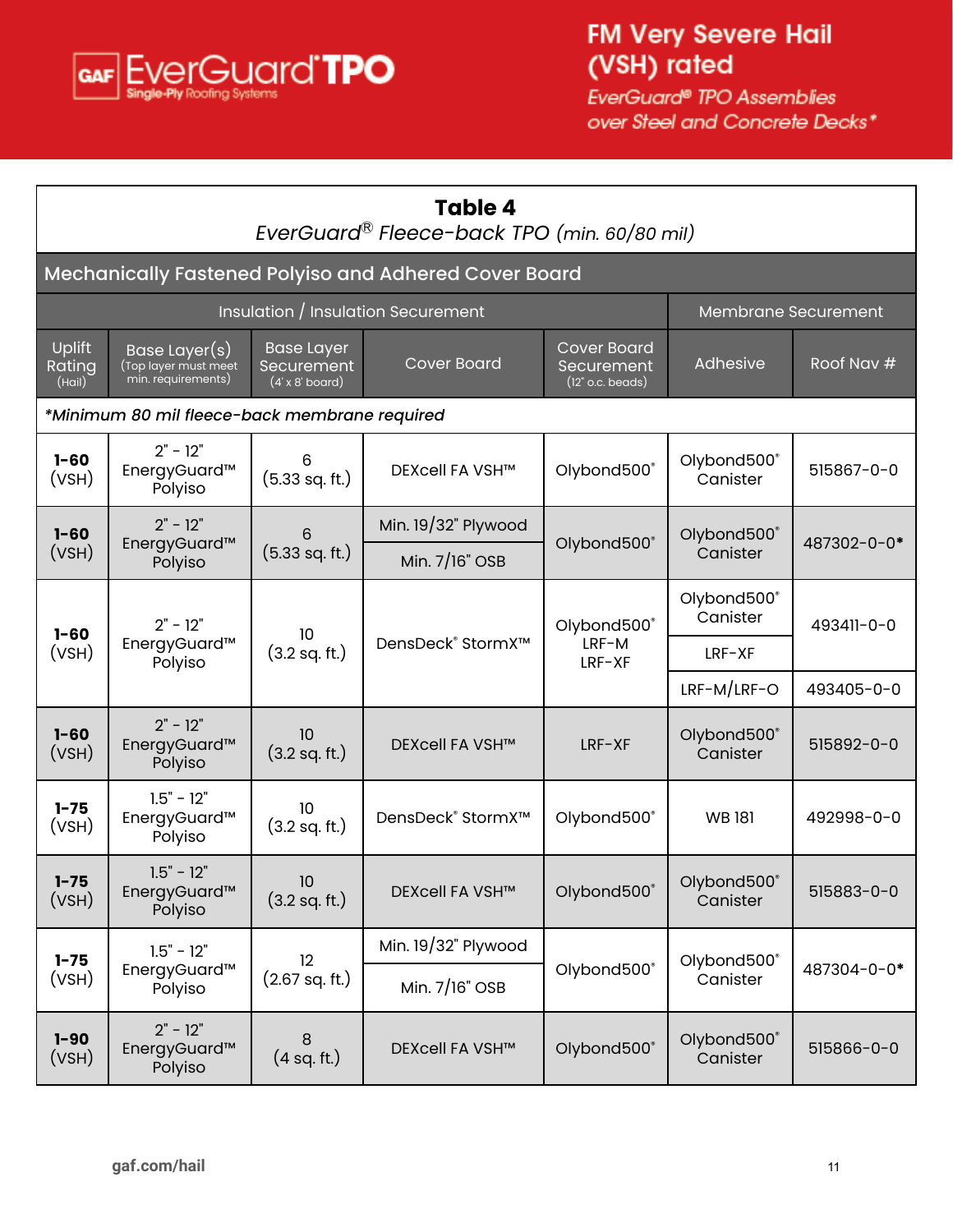

## **Table 4**

#### *EverGuard* Ⓡ *Fleece-back TPO (min. 60/80 mil)* - *Continued*

| Mechanically Fastened Polyiso and Adhered Cover Board |                                                                                                                                                                                                          |                               |                                    |                         |                         |                     |
|-------------------------------------------------------|----------------------------------------------------------------------------------------------------------------------------------------------------------------------------------------------------------|-------------------------------|------------------------------------|-------------------------|-------------------------|---------------------|
|                                                       |                                                                                                                                                                                                          |                               | Insulation / Insulation Securement |                         |                         | Membrane Securement |
| Uplift<br>Rating<br>(Hail)                            | <b>Cover Board</b><br><b>Base Layer</b><br>Base Layer(s)<br><b>Cover Board</b><br>(Top layer must meet<br>min. requirements)<br>Securement<br>Securement<br>$(4' \times 8'$ board)<br>$(12"$ o.c. beads) |                               |                                    |                         | Adhesive                | Roof Nav #          |
|                                                       | *Minimum 80 mil fleece-back membrane required                                                                                                                                                            |                               |                                    |                         |                         |                     |
| $1 - 90$                                              | $2" - 12"$                                                                                                                                                                                               | 8                             | Min. 19/32" Plywood                |                         | Olybond500°             | 434581-0-0*         |
| (VSH)                                                 | EnergyGuard™<br>Polyiso                                                                                                                                                                                  | (4 sq. ft.)                   | Min. 7/16" OSB                     | Olybond500®             | Canister                |                     |
| $1 - 90$<br>(VSH)                                     | $2" - 12"$<br>EnergyGuard™                                                                                                                                                                               | $\mathbf{1}$<br>(2.9 sq. ft.) | DensDeck® StormX™                  | Olybond500°<br>LRF-M    | Olybond500°<br>Canister | 493410-0-0          |
|                                                       | Polyiso                                                                                                                                                                                                  |                               |                                    | LRF-XF                  | $LRF-XF$                |                     |
| $1 - 90$<br>(VSH)                                     | $2" - 12"$<br>EnergyGuard™<br>Polyiso                                                                                                                                                                    | Ш<br>$(2.9 \text{ sq. ft.})$  | DEXcell FA VSH™                    | LRF-XF                  | Olybond500°<br>Canister | 515891-0-0          |
|                                                       |                                                                                                                                                                                                          |                               | Olybond500°                        | Olybond500°<br>Canister | 515865-0-0              |                     |
| $1 - 90$<br>(VSH)                                     | $1.5" - 12"$<br>EnergyGuard™<br>Polyiso                                                                                                                                                                  | 16<br>(2 sq. ft.)             | DEXcell FA VSH™                    | LRF-M                   | Olybond500°<br>Canister | 515885-0-0          |
|                                                       |                                                                                                                                                                                                          |                               |                                    | LRF-XF                  | Olybond500°<br>Canister | 515889-0-0          |
| $1 - 90$                                              | $1.5" - 12"$                                                                                                                                                                                             | 16                            | Min. 19/32" Plywood                |                         | Olybond500°             | 434580-0-0*         |
| (VSH)                                                 | EnergyGuard™<br>Polyiso                                                                                                                                                                                  | (2 sq. ft.)                   | Min. 7/16" OSB                     | Olybond500®             | Canister                |                     |
| $1 - 105$                                             | $2" - 12"$                                                                                                                                                                                               | 16                            | Min. 19/32" Plywood                |                         | Olybond500°             | 487310-0-0*         |
| (VSH)                                                 | EnergyGuard™<br>Polyiso                                                                                                                                                                                  | (2 sq. ft.)                   | Min. $7/16"$ OSB                   | Olybond500°             | Canister                |                     |
| $1 - 135$                                             | $2" - 12"$                                                                                                                                                                                               | 18                            | Min. 19/32" Plywood                | Olybond500®             | Olybond500°             | 487312-0-0*         |
| (VSH)                                                 | EnergyGuard™<br>Polyiso                                                                                                                                                                                  | $(1.78 \text{ sq. ft.})$      | Min. 7/16" OSB                     |                         | Canister                |                     |
| $1 - 165$                                             | $2" - 12"$<br>22                                                                                                                                                                                         |                               | Min. 19/32" Plywood                | Olybond500°             | Olybond500°             | 487314-0-0*         |
| (VSH)                                                 | EnergyGuard™<br>Polyiso                                                                                                                                                                                  | $(1.45 \text{ sq. ft.})$      | Min. 7/16" OSB                     |                         | Canister                |                     |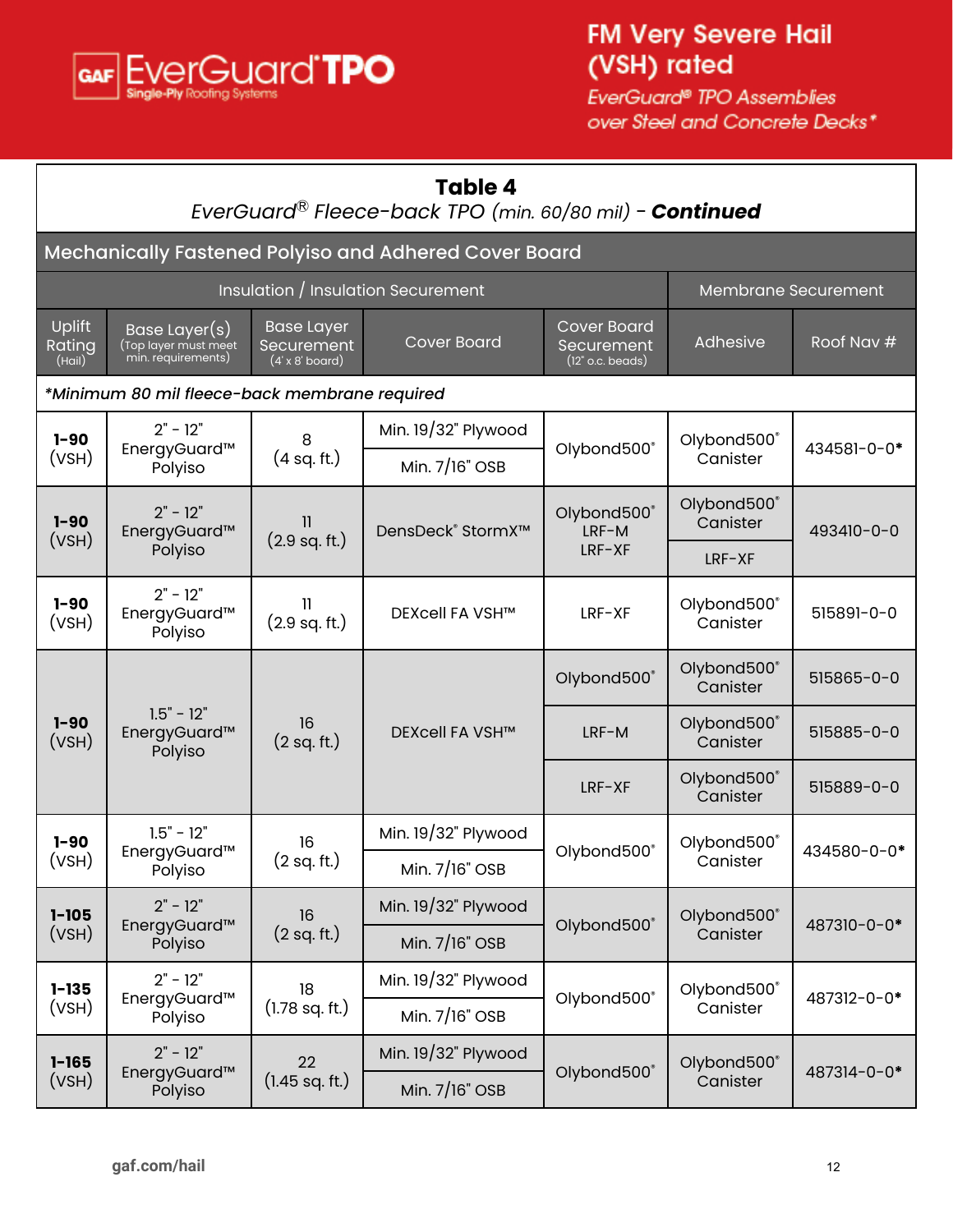<span id="page-12-0"></span>

| <b>Table 5</b><br>EverGuard <sup>®</sup> Fleece-back TPO (min. 60 mil) |                                                                                                                       |                                                           |                                                                    |                                  |                                                                                   |                         |            |                      |                         |            |
|------------------------------------------------------------------------|-----------------------------------------------------------------------------------------------------------------------|-----------------------------------------------------------|--------------------------------------------------------------------|----------------------------------|-----------------------------------------------------------------------------------|-------------------------|------------|----------------------|-------------------------|------------|
|                                                                        | Mechanically Fastened Base Layer of Polyiso, Adhered Intermediate Layer of Polyiso, and<br><b>Adhered Cover Board</b> |                                                           |                                                                    |                                  |                                                                                   |                         |            |                      |                         |            |
|                                                                        |                                                                                                                       |                                                           | Insulation / Insulation Securement                                 |                                  |                                                                                   | Membrane Securement     |            |                      |                         |            |
| Uplift<br>Rating<br>(Hail)                                             | Base Layer(s)<br>(Top layer must<br>meet min.<br>requirements)                                                        | <b>Base Layer</b><br>Securement<br>$(4' \times 8'$ board) | Intermediate<br>Layer(s)                                           | Cover<br><b>Board</b>            | Intermediate<br>Layer &<br><b>Cover Board</b><br>Securement<br>$(12"$ o.c. beads) | Adhesive                | Roof Nav # |                      |                         |            |
|                                                                        | "The total insulation thickness (mechanically fastened and ribbon adhered) cannot exceed 12"                          |                                                           |                                                                    |                                  |                                                                                   |                         |            |                      |                         |            |
| $1 - 90$<br>(VSH)                                                      | $2" - 8"$<br>EnergyGuard™<br>Polyiso                                                                                  | 8<br>(4 sq. ft.)                                          | $1.5" - 8"$<br>EnergyGuard™<br>Polyiso<br>$(4' \times 4'$ boards)  | <b>DEXcell</b><br><b>FA VSH™</b> | LRF-M                                                                             | Olybond500°<br>Canister | 515886-0-0 |                      |                         |            |
| $1 - 90$<br>(VSH)                                                      | $2" - 12"$<br>EnergyGuard™                                                                                            | 11<br>$(2.9 \text{ sq. ft.})$                             | $1/2" - 12"$<br>EnergyGuard™                                       | DensDeck®                        |                                                                                   | StormX™                 |            | Olybond500°<br>LRF-M | Olybond500®<br>Canister | 493409-0-0 |
|                                                                        | Polyiso                                                                                                               |                                                           | Polyiso<br>$(4' \times 4'$ boards)                                 |                                  | LRF-XF                                                                            | LRF-XF                  |            |                      |                         |            |
| $1 - 90$<br>(VSH)                                                      | $2" - 12"$<br>EnergyGuard™<br>Polyiso                                                                                 | $\mathbf{1}$<br>(2.9 sq. ft.)                             | $1/2" - 12"$<br>EnergyGuard™<br>Polyiso<br>$(4' \times 4'$ boards) | <b>DEXcell</b><br><b>FA VSH™</b> | LRF-XF                                                                            | Olybond500°<br>Canister | 515890-0-0 |                      |                         |            |
|                                                                        |                                                                                                                       |                                                           |                                                                    |                                  | Olybond500°<br>LRF-M                                                              | Olybond500°<br>Canister | 493407-0-0 |                      |                         |            |
| $1 - 90$                                                               | $1.5" - 8"$                                                                                                           | 16                                                        | $1/2" - 8"$<br>EnergyGuard™                                        | DensDeck®                        | LRF-XF                                                                            | LRF-XF                  |            |                      |                         |            |
| (VSH)                                                                  | EnergyGuard™<br>Polyiso                                                                                               | (2 sq. ft.)                                               | Polyiso<br>$(4 x 4$ boards)                                        | StormX™                          | Olybond500®                                                                       | $LRF-M/LRF-O$           | 493396-0-0 |                      |                         |            |
|                                                                        |                                                                                                                       |                                                           |                                                                    |                                  | LRF-M                                                                             | <b>WB181</b>            |            |                      |                         |            |
| $1 - 90$<br>(VSH)                                                      | $1.5" - 8"$<br>EnergyGuard™<br>Polyiso                                                                                | 16<br>(2 sq. ft.)                                         | $1.5" - 4"$<br>EnergyGuard™<br>Polyiso<br>$(4' \times 4'$ boards)  | <b>DEXcell</b><br><b>FA VSH™</b> | Olybond500®                                                                       | Olybond500®<br>Canister | 515884-0-0 |                      |                         |            |
| $1 - 90$<br>(VSH)                                                      | $1.5" - 12"$<br>EnergyGuard™<br>Polyiso                                                                               | 16<br>(2 sq. ft.)                                         | $1/2" - 12"$<br>EnergyGuard™<br>Polyiso                            | <b>DEXcell</b><br><b>FA VSH™</b> | LRF-XF                                                                            | Olybond500®<br>Canister | 515888-0-0 |                      |                         |            |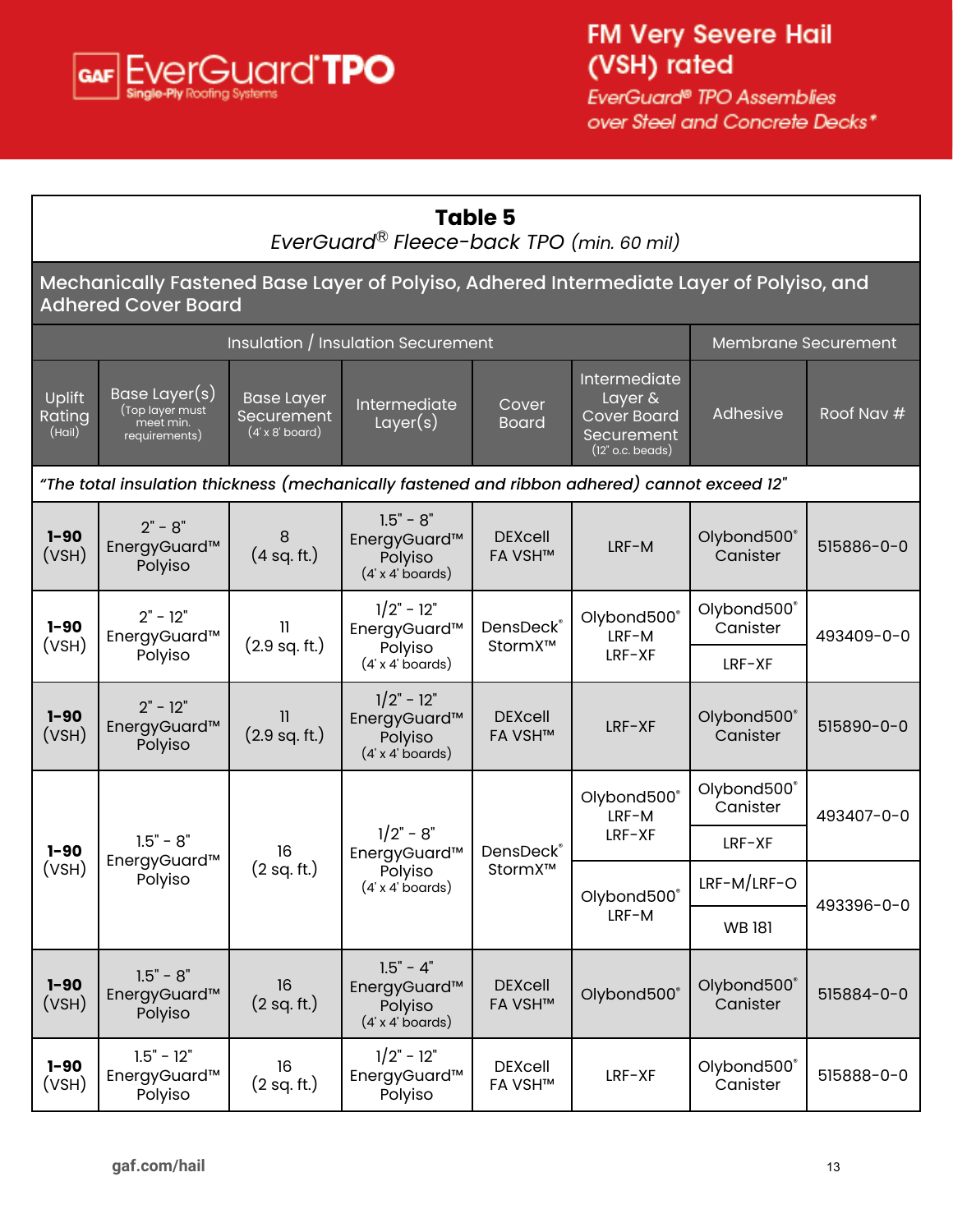<span id="page-13-0"></span>

| <b>Table 6</b><br>EverGuard® Smooth TPO (min. 60 mil) |                                                                                 |                                           |                                                                        |                            |            |  |  |
|-------------------------------------------------------|---------------------------------------------------------------------------------|-------------------------------------------|------------------------------------------------------------------------|----------------------------|------------|--|--|
|                                                       | Adhered Polyiso and Adhered Cover Board                                         |                                           |                                                                        |                            |            |  |  |
|                                                       |                                                                                 | Insulation / Insulation Securement        |                                                                        | <b>Membrane Securement</b> |            |  |  |
| Uplift<br>Rating<br>(Hail)                            | Base Layer(s)                                                                   | <b>Cover Board</b>                        | Insulation &<br><b>Cover Board</b><br>Securement<br>$(12"$ o.c. beads) | Adhesive                   | Roof Nav # |  |  |
| $1 - 495$<br>(VSH)                                    | $2" - 12"$<br>EnergyGuard <sup>™</sup> Polyiso<br>$(4 \times 4 \text{ boards})$ | <b>DEXcell FA VSH™</b>                    | Olybond500°<br>LRF-M                                                   | SBA #1121                  | 517357-0-0 |  |  |
| $1 - 495$<br>(VSH)                                    | $2" - 4.6"$<br>EnergyGuard <sup>™</sup> Polyiso<br>$(4 x 4$ boards)             | <b>DEXcell FA VSH™</b>                    | Olybond500°<br>IRF-M                                                   | Low VOC                    | 517364-0-0 |  |  |
|                                                       |                                                                                 |                                           |                                                                        | SBA #1121                  |            |  |  |
| $1 - 465$                                             | $1/2" - 12"$<br>EnergyGuard <sup>™</sup> Polyiso<br>$(4 x 4$ boards)            | DensDeck <sup>®</sup> StormX <sup>™</sup> | Olybond500°                                                            | Quick Spray/LV 50          | 493429-0-0 |  |  |
| (VSH)                                                 |                                                                                 |                                           |                                                                        | <b>WB181</b>               |            |  |  |
|                                                       |                                                                                 |                                           |                                                                        | Low VOC                    | 493421-0-0 |  |  |
| $1 - 360$                                             | $1.5" - 12"$                                                                    | Min. 19/32" Plywood                       | Olybond500°                                                            | SBA #1121                  | 434574-0-0 |  |  |
| (VSH)                                                 | EnergyGuard <sup>™</sup> Polyiso<br>$(4 x 4$ boards)                            |                                           |                                                                        | Low VOC                    | 434577-0-0 |  |  |
| $1 - 270$<br>(VSH)                                    | $1.5" - 12"$<br>EnergyGuard <sup>™</sup> Polyiso<br>$(4 x 4$ boards)            | <b>DEXcell FA VSH™</b>                    | Olybond500°                                                            | SBA #1121                  | 517359-0-0 |  |  |
|                                                       |                                                                                 |                                           |                                                                        | SBA #1121                  |            |  |  |
| $1 - 195$<br>(VSH)                                    | $1.5" - 12"$<br>EnergyGuard <sup>™</sup> Polyiso                                | <b>DEXcell FA VSH™</b>                    | Olybond500°<br>LRF-M                                                   | Quick Spray/LV 50          | 517362-0-0 |  |  |
|                                                       | $(4 x 4$ boards)                                                                |                                           |                                                                        | Low VOC                    |            |  |  |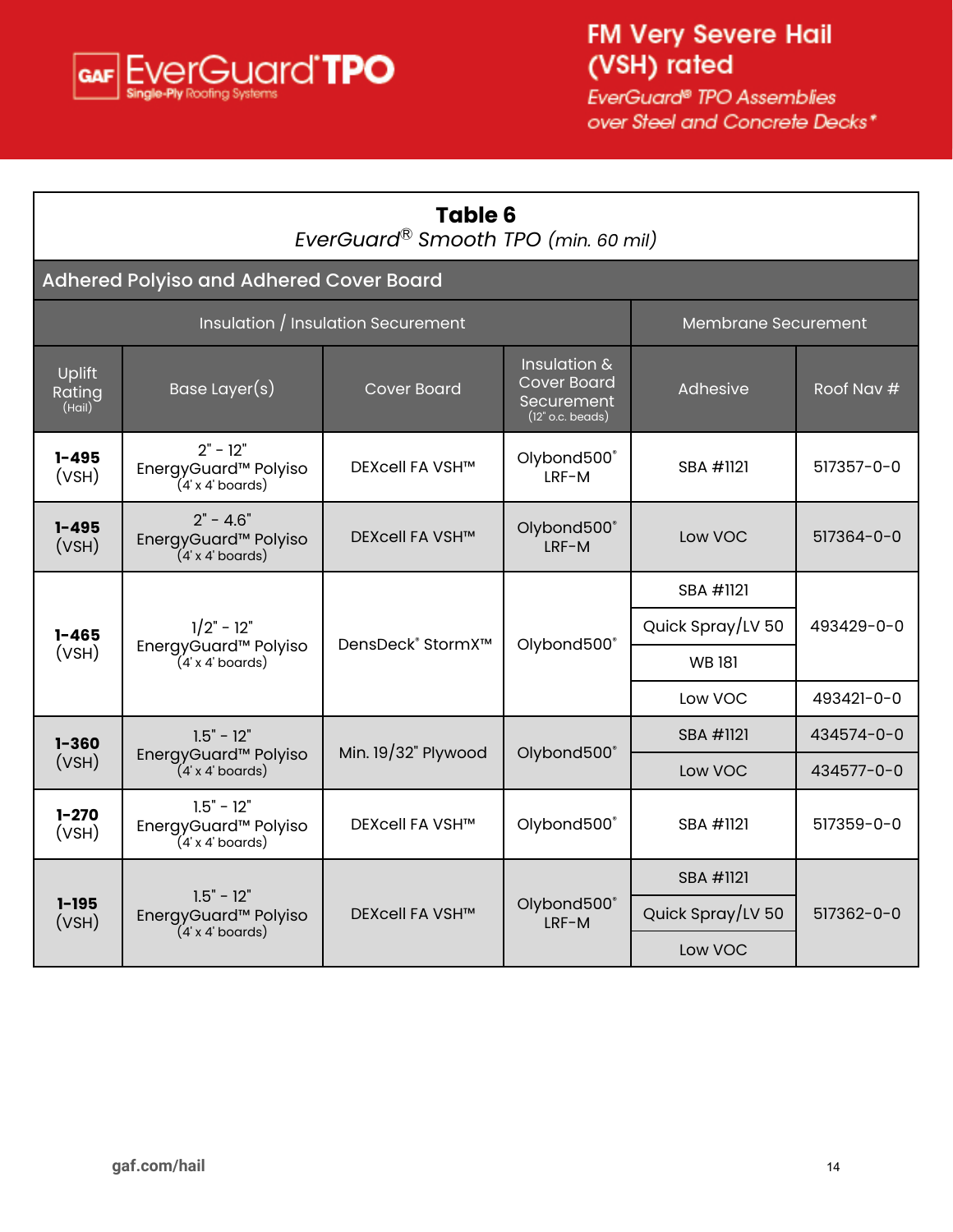<span id="page-14-0"></span>

| Table 7<br>EverGuard® Fleece-back TPO (min. 60/80 mil) |                                                                                 |                                           |                                                                        |                         |             |  |
|--------------------------------------------------------|---------------------------------------------------------------------------------|-------------------------------------------|------------------------------------------------------------------------|-------------------------|-------------|--|
|                                                        | Adhered Polyiso and Adhered Cover Board                                         |                                           |                                                                        |                         |             |  |
|                                                        |                                                                                 | <b>Insulation / Insulation Securement</b> |                                                                        | Membrane Securement     |             |  |
| Uplift<br>Rating<br>(Hail)                             | Base Layer(s)                                                                   | <b>Cover Board</b>                        | Insulation &<br><b>Cover Board</b><br>Securement<br>$(12"$ o.c. beads) | Adhesive                | Roof Nav #  |  |
|                                                        | *Minimum 80 mil fleece-back membrane required                                   |                                           |                                                                        |                         |             |  |
| $1 - 450$<br>(VSH)                                     | $1.5" - 4"$<br>EnergyGuard™ Polyiso<br>(4'x 4' boards)                          | <b>DEXcell FA VSH™</b>                    | Olybond500°                                                            | Olybond500°<br>Canister | 517356-0-0  |  |
| $1 - 360$<br>(VSH)                                     | $1/2" - 12"$<br>EnergyGuard <sup>™</sup> Polyiso<br>$(4 x 4'$ boards, 2 layers) | <b>DEXcell FA VSH™</b>                    | Olybond500°<br>LRF-M                                                   | Olybond500°<br>Canister | 517353-0-0  |  |
|                                                        |                                                                                 |                                           | Olybond500°<br>LRF-M                                                   | LRF-M/LRF-O             | 493517-0-0  |  |
| $1 - 360$<br>(VSH)                                     | $1/2" - 12"$<br>EnergyGuard <sup>™</sup> Polyiso<br>$(4' \times 4'$ boards)     | DensDeck <sup>®</sup> StormX™             | Olybond500°<br>LRF-M                                                   | Olybond500°<br>Canister | 493523-0-0  |  |
|                                                        |                                                                                 |                                           | $LRF-XF$                                                               | $LRF-XF$                |             |  |
| $1 - 360$                                              | $1/2" - 12"$                                                                    | Min. 19/32" Plywood                       | Olybond500°                                                            | Olybond500°             | 434582-0-0* |  |
| (VSH)                                                  | EnergyGuard <sup>™</sup> Polyiso<br>(4' x 4' boards)                            | Min. 7/16" OSB                            |                                                                        | Canister                |             |  |
| $1 - 270$<br>(VSH)                                     | $1.5" - 12"$<br>EnergyGuard <sup>™</sup> Polyiso<br>$(4 x 4 \text{ boards})$    | DensDeck® StormX™                         | Olybond500°                                                            | <b>WB181</b>            | 493512-0-0  |  |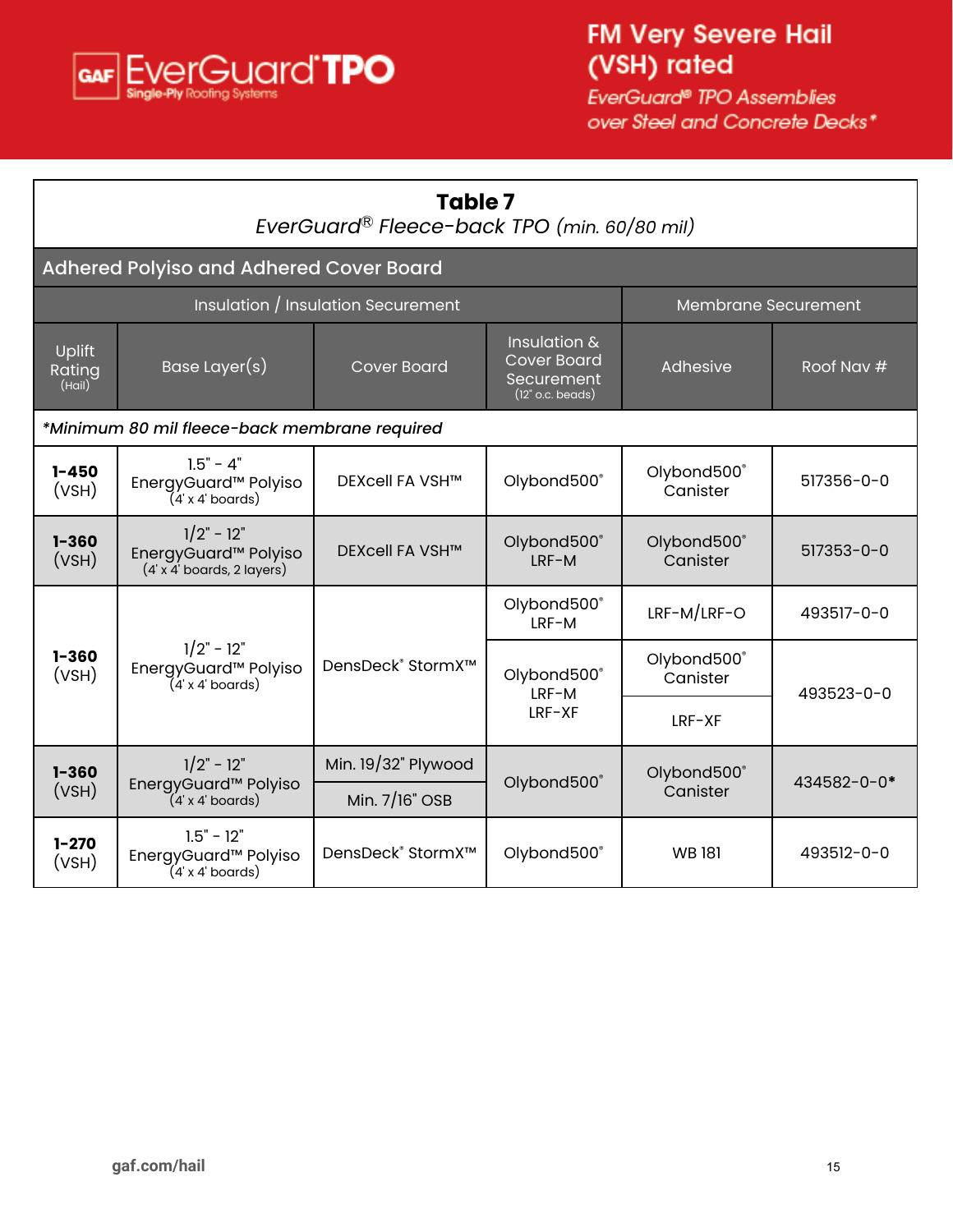<span id="page-15-0"></span>

Г

EverGuard® TPO Assemblies over Steel and Concrete Decks\*

٦

| <b>Table 8</b><br>EverGuard® Smooth TPO (min. 60 mil)<br><b>RECOVER</b> |                                             |                                                                                     |                                                          |                       |                     |                                        |
|-------------------------------------------------------------------------|---------------------------------------------|-------------------------------------------------------------------------------------|----------------------------------------------------------|-----------------------|---------------------|----------------------------------------|
|                                                                         | Adhered Cover Board (NO Polyiso)            |                                                                                     |                                                          |                       |                     |                                        |
|                                                                         |                                             | Insulation / Insulation Securement                                                  |                                                          |                       | Membrane Securement |                                        |
| Existing<br><b>Deck</b>                                                 | <b>Existing Roof</b><br>Cover / Surface     | <b>Cover Board</b><br><b>Cover Board</b><br><b>Securement</b><br>$(12"$ o.c. beads) |                                                          | Adhesive              | Roof Nav #          | Uplift<br>Rating<br>(Hail)             |
|                                                                         |                                             |                                                                                     | Olybond500®                                              | SBA #1121             | 493822-0-0          |                                        |
|                                                                         | Cover: Built-Up<br>Surface: Any             | DensDeck® StormX™                                                                   |                                                          | <b>WB181</b>          |                     | $1 - 90$<br>(VSH)                      |
|                                                                         |                                             |                                                                                     |                                                          | Low VOC               | 493814-0-0          |                                        |
| Min.<br>22ga, 33ksi                                                     | Cover: Any<br>Surface: Smooth               | Min. 19/32" Plywood                                                                 | Olybond500®                                              | SBA #1121             | 442932-0-0          | $1 - 90$<br>(VSH)<br>$1 - 90$<br>(VSH) |
|                                                                         |                                             |                                                                                     |                                                          | Low VOC<br>(3 square) |                     |                                        |
|                                                                         | Cover: Any<br>Surface:<br>Gravel/Slag       | Min. 19/32" Plywood                                                                 | Olybond500®                                              | SBA #1121             | 442933-0-0          |                                        |
|                                                                         |                                             |                                                                                     |                                                          | Low VOC<br>(3 square) |                     |                                        |
|                                                                         | Cover: Any<br>Surface: Asphalt              | DensDeck <sup>®</sup> StormX <sup>™</sup>                                           | Olybond500®                                              | SBA #1121             | 493807-0-0          | $1 - 240$<br>(VSH)                     |
|                                                                         | Cover:                                      |                                                                                     |                                                          | SBA #1121             |                     | $1 - 240$                              |
|                                                                         | <b>Modified Bitumen</b><br>Surface: Asphalt |                                                                                     | DensDeck <sup>®</sup> StormX <sup>™</sup><br>Olybond500® |                       | 493820-0-0          | (VSH)                                  |
| Structural<br>Concrete                                                  | Cover:<br>Any                               | Min. $19/32$ " Plywood                                                              | Olybond500°                                              | SBA #1121             | 442930-0-0          | $1 - 150$                              |
|                                                                         | Surface:<br>Gravel/Slag                     | Min. 7/16" OSB                                                                      |                                                          | Low VOC<br>(3 square) |                     | (VSH)                                  |
|                                                                         | Cover:<br>Any                               | Min. 19/32" Plywood                                                                 |                                                          | SBA #1121             |                     | $1 - 150$                              |
|                                                                         | Surface:<br>Smooth                          | Min. 7/16" OSB                                                                      | Olybond500°                                              | Low VOC<br>(3 square) | 442931-0-0          | (VSH)                                  |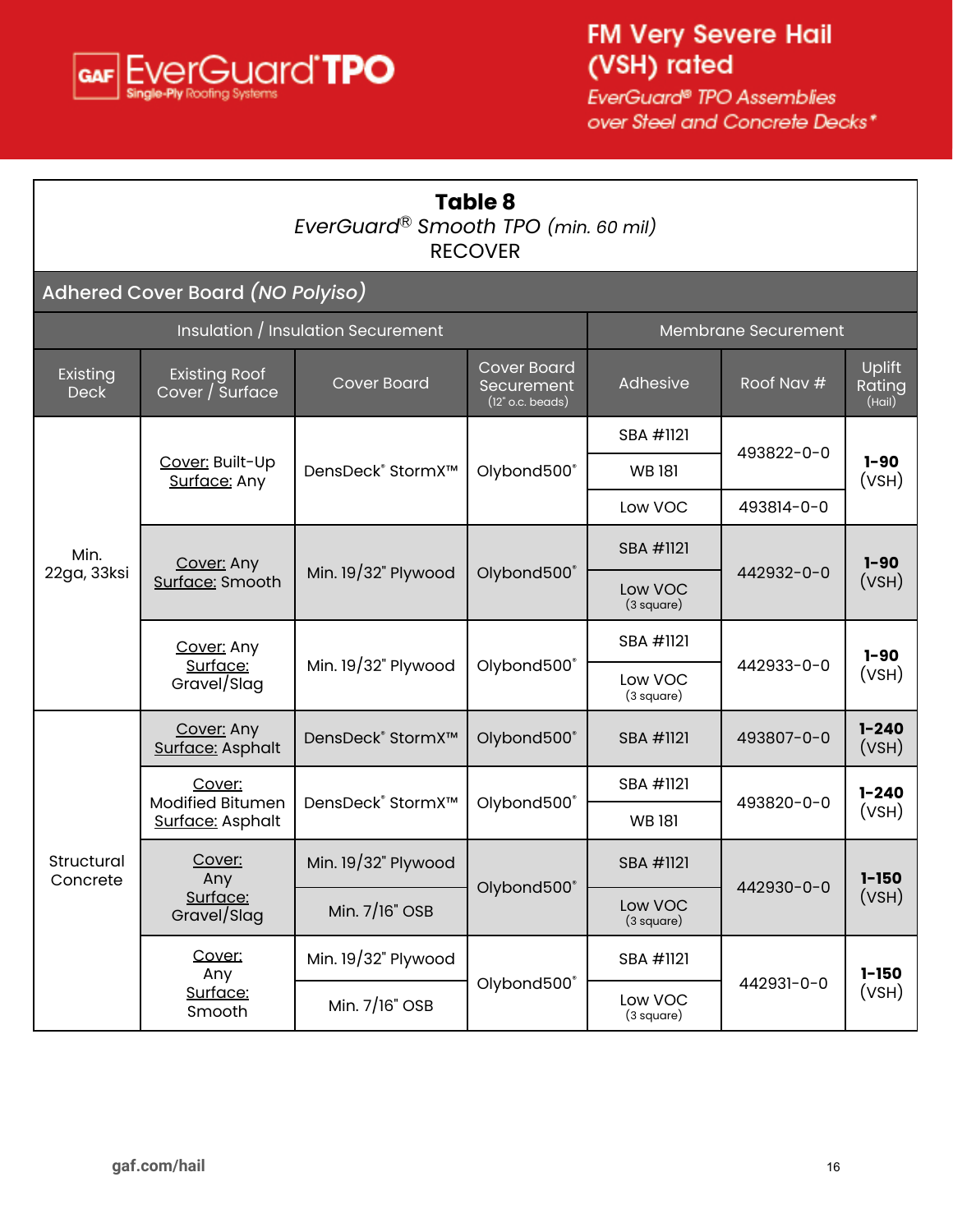<span id="page-16-0"></span>

٦

| <b>Table 9</b><br>EverGuard® Smooth TPO (min. 60 mil)<br><b>RECOVER</b> |                                                                                                                                                           |                                                                     |                       |                                                                        |              |            |                                          |
|-------------------------------------------------------------------------|-----------------------------------------------------------------------------------------------------------------------------------------------------------|---------------------------------------------------------------------|-----------------------|------------------------------------------------------------------------|--------------|------------|------------------------------------------|
|                                                                         | Adhered Polyiso and Adhered Cover Board                                                                                                                   |                                                                     |                       |                                                                        |              |            |                                          |
|                                                                         | Insulation / Insulation Securement<br>Membrane Securement                                                                                                 |                                                                     |                       |                                                                        |              |            |                                          |
| Existing<br><b>Deck</b>                                                 | <b>Existing Roof</b><br>Cover / Surface                                                                                                                   | Base Layer(s)                                                       | Cover<br><b>Board</b> | Insulation &<br><b>Cover Board</b><br>Securement<br>$(12"$ o.c. beads) | Adhesive     | Roof Nav # | <b>Uplift</b><br><b>Rating</b><br>(Hail) |
|                                                                         | Cover: Any<br>Surface: Mineral                                                                                                                            | $1/2" - 12"$<br>EnergyGuard™<br>Polyiso<br>$(4 x 4 \text{ boards})$ | DensDeck®<br>StormX™  | Olybond500®                                                            | SBA #1121    | 493548-0-0 | $1 - 450$<br>(VSH)                       |
|                                                                         |                                                                                                                                                           |                                                                     |                       |                                                                        | <b>WB181</b> | 493547-0-0 |                                          |
|                                                                         |                                                                                                                                                           |                                                                     |                       |                                                                        | Low VOC      | 493549-0-0 |                                          |
|                                                                         | Cover:<br><b>Modified Bitumen</b><br>Surface: Smooth                                                                                                      | $1/2" - 12"$<br>EnergyGuard™<br>Polyiso<br>$(4 x 4$ boards)         | DensDeck®<br>StormX™  | Olybond500°<br>LRF-M                                                   | SBA #1121    | 493531-0-0 |                                          |
|                                                                         |                                                                                                                                                           |                                                                     |                       |                                                                        | <b>WB181</b> |            | $1 - 450$<br>(VSH)                       |
| Structural                                                              |                                                                                                                                                           |                                                                     |                       |                                                                        | Low VOC      | 493532-0-0 |                                          |
| Concrete                                                                | $1/2" - 12"$<br>DensDeck®<br>Olybond500°<br>Cover: Build-Up<br>EnergyGuard™<br>LRF-M<br>Surface: Asphalt<br>StormX™<br>Polyiso<br>$(4' \times 4'$ boards) |                                                                     |                       |                                                                        | SBA #1121    | 493533-0-0 |                                          |
|                                                                         |                                                                                                                                                           |                                                                     |                       |                                                                        | <b>WB181</b> |            | $1 - 450$<br>(VSH)                       |
|                                                                         |                                                                                                                                                           | Low VOC                                                             | 493534-0-0            |                                                                        |              |            |                                          |
|                                                                         | Cover: Built-Up<br>Surface: Smooth                                                                                                                        | $1/2" - 12"$<br>EnergyGuard™<br>Polyiso                             | DensDeck®<br>StormX™  | Olybond500°                                                            | SBA #1121    | 493553-0-0 |                                          |
|                                                                         |                                                                                                                                                           |                                                                     |                       |                                                                        | <b>WB181</b> | 493551-0-0 | $1 - 450$<br>(VSH)                       |
|                                                                         |                                                                                                                                                           | $(4 x 4$ boards)                                                    |                       |                                                                        | Low VOC      | 493555-0-0 |                                          |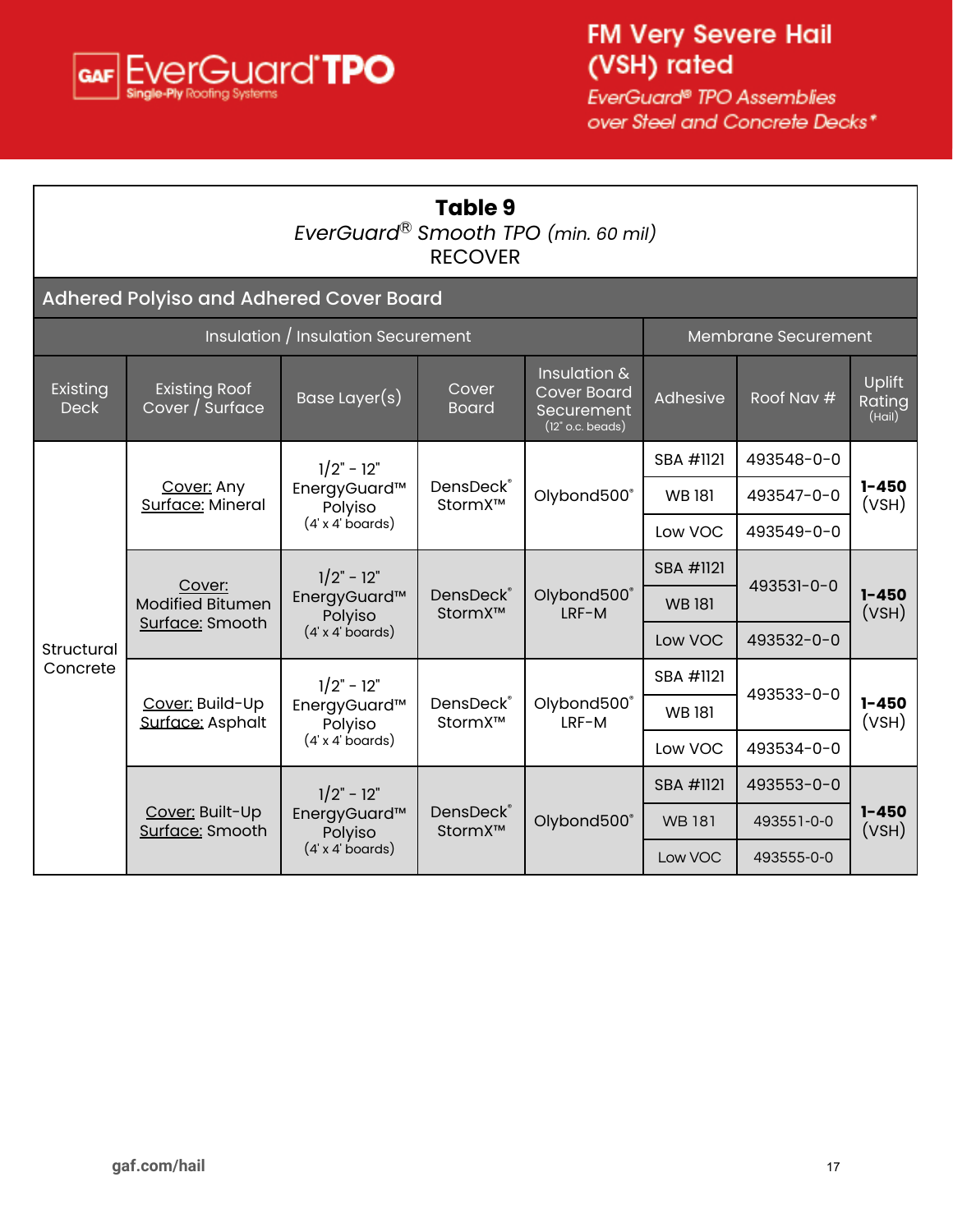<span id="page-17-0"></span>

| <b>Table 10</b><br>EverGuard <sup>®</sup> Fleece-back TPO (min. 60/80 mil)<br><b>RECOVER</b> |                                                       |                                           |                                                        |                         |             |                                          |  |  |
|----------------------------------------------------------------------------------------------|-------------------------------------------------------|-------------------------------------------|--------------------------------------------------------|-------------------------|-------------|------------------------------------------|--|--|
|                                                                                              | Adhered Cover Board (NO Polyiso)                      |                                           |                                                        |                         |             |                                          |  |  |
| Insulation / Insulation Securement<br>Membrane Securement                                    |                                                       |                                           |                                                        |                         |             |                                          |  |  |
| Existing<br><b>Deck</b>                                                                      | <b>Existing Roof</b><br>Cover / Surface               | <b>Cover Board</b>                        | <b>Cover Board</b><br>Securement<br>$(12"$ o.c. beads) | Adhesive                | Roof Nav #  | Uplift<br>Rating<br>(Hail)               |  |  |
|                                                                                              | *Minimum 80 mil fleece-back membrane required         |                                           |                                                        |                         |             |                                          |  |  |
|                                                                                              | Cover: Built-Up                                       | DensDeck <sup>®</sup> StormX <sup>™</sup> | Olybond500°<br>LRF-XF                                  | LRF-M/LRF-O             | 493847-0-0  | $1 - 360$<br>(VSH)<br>$1 - 360$<br>(VSH) |  |  |
|                                                                                              | Surface: Smooth                                       |                                           |                                                        | IRF-XF                  | 493872-0-0  |                                          |  |  |
|                                                                                              | Cover: Built-Up<br>Surface: Mineral                   | DensDeck <sup>®</sup> StormX <sup>™</sup> | Olybond500°<br>LRF-XF                                  | LRF-M/LRF-O             | 493848-0-0  |                                          |  |  |
|                                                                                              |                                                       |                                           |                                                        | LRF-XF                  | 493873-0-0  |                                          |  |  |
|                                                                                              | Cover:<br><b>Modified Bitumen</b><br>Surface: Mineral | DensDeck <sup>®</sup> StormX <sup>™</sup> | Olybond500°<br>LRF-XF                                  | LRF-M/LRF-O             | 493850-0-0  | $1 - 360$<br>(VSH)                       |  |  |
|                                                                                              |                                                       |                                           |                                                        | $LRF-XF$                | 493875-0-0  |                                          |  |  |
| Structural                                                                                   | Cover:<br><b>Modified Bitumen</b>                     | DensDeck <sup>®</sup> StormX <sup>™</sup> | Olybond500®                                            | LRF-M/LRF-O             | 493852-0-0  | $1 - 360$                                |  |  |
| Concrete                                                                                     | Surface: Any                                          | LRF-XF                                    |                                                        | LRF-XF                  | 493877-0-0  | (VSH)                                    |  |  |
|                                                                                              | Cover:<br><b>Modified Bitumen</b><br>Surface: Asphalt | DensDeck <sup>®</sup> StormX™             | Olybond500°                                            | <b>WB181</b>            | 493829-0-0  | $1 - 240$<br>(VSH)                       |  |  |
|                                                                                              | Cover: Any                                            | Min. 19/32" Plywood                       |                                                        | Olybond500®             |             | $1 - 150$                                |  |  |
|                                                                                              | Surface: Smooth                                       | Min. $7/16"$ OSB                          | Olybond500°                                            | Canister                | 442935-0-0* | (VSH)                                    |  |  |
|                                                                                              | Cover: Any<br>Surface:<br>Gravel/Slag                 | Min. 19/32" Plywood                       | Olybond500®                                            | Olybond500°<br>Canister | 442936-0-0* | $1 - 150$<br>(VSH)                       |  |  |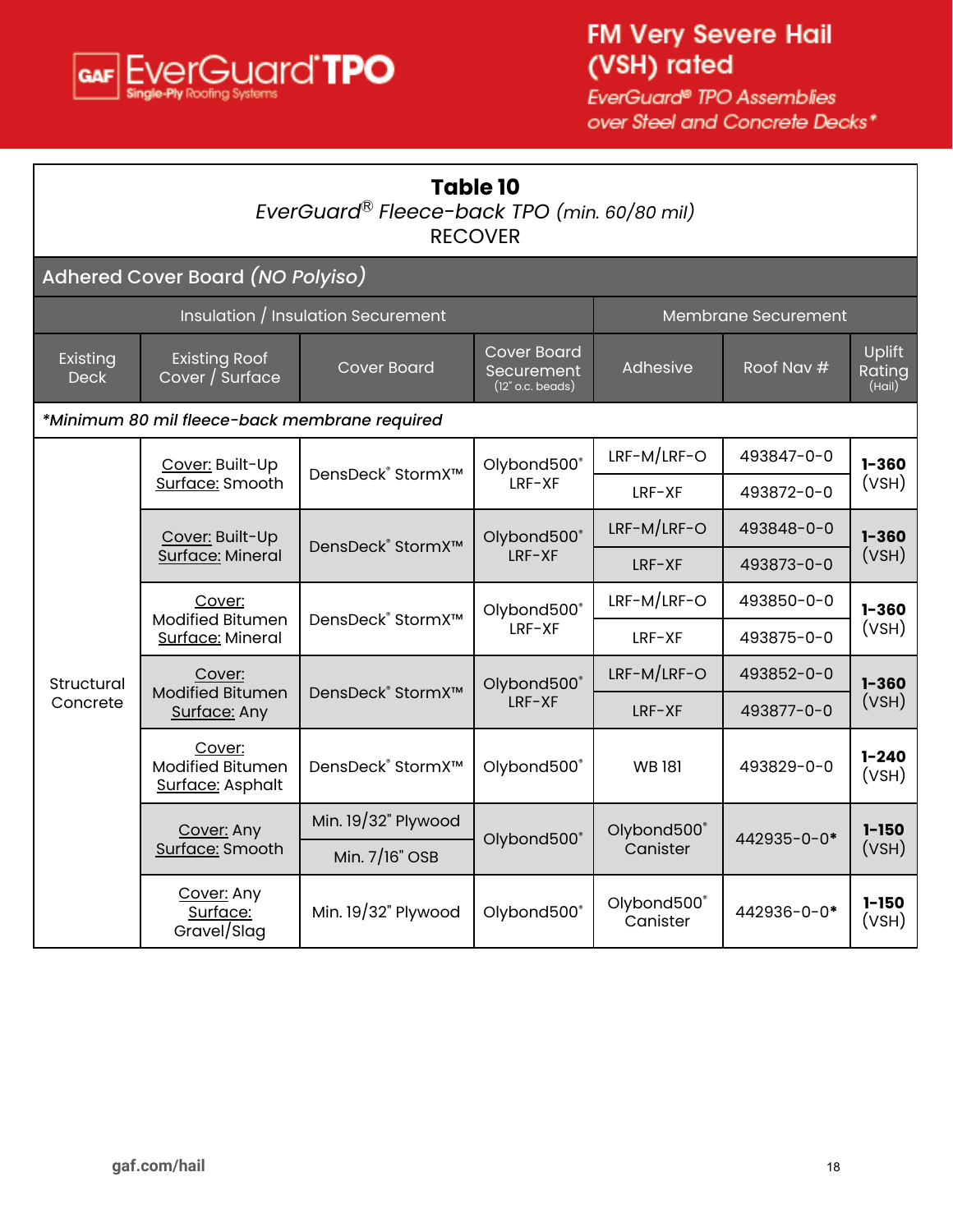

| Table 10 - Continued<br>EverGuard® Fleece-back TPO (min. 60/80 mil)<br><b>RECOVER</b> |                                                           |                               |                                                           |                         |             |                            |  |
|---------------------------------------------------------------------------------------|-----------------------------------------------------------|-------------------------------|-----------------------------------------------------------|-------------------------|-------------|----------------------------|--|
|                                                                                       | Adhered Cover Board (NO Polyiso)                          |                               |                                                           |                         |             |                            |  |
|                                                                                       | Insulation / Insulation Securement<br>Membrane Securement |                               |                                                           |                         |             |                            |  |
| Existing<br><b>Deck</b>                                                               | <b>Existing Roof</b><br>Cover / Surface                   | <b>Cover Board</b>            | <b>Cover Board</b><br>Securement<br>$(12"$ o.c. beads $)$ | Adhesive                | Roof Nav #  | Uplift<br>Rating<br>(Hail) |  |
|                                                                                       | *Minimum 80 mil fleece-back membrane required             |                               |                                                           |                         |             |                            |  |
|                                                                                       | Cover: Built-Up<br>Surface: Any                           | DensDeck® StormX <sup>™</sup> | Olybond500°                                               | <b>WB181</b>            | 493831-0-0  | $1 - 90$<br>(VSH)          |  |
| Min.<br>22ga, 33ksi                                                                   | Cover: Any<br>Surface: Smooth                             | Min. 19/32" Plywood           |                                                           | Olybond500®<br>Canister |             | $1 - 90$                   |  |
|                                                                                       |                                                           | Min. 7/16" OSB                | Olybond500°                                               |                         | 442926-0-0* | (VSH)                      |  |
|                                                                                       | Cover: Any                                                | Min. $19/32$ " Plywood        |                                                           | Olybond500®<br>Canister | 442927-0-0* | $1 - 90$                   |  |
|                                                                                       | Surface:<br>Gravel/Slag                                   | Min. 7/16" OSB                | Olybond500°                                               |                         |             | (VSH)                      |  |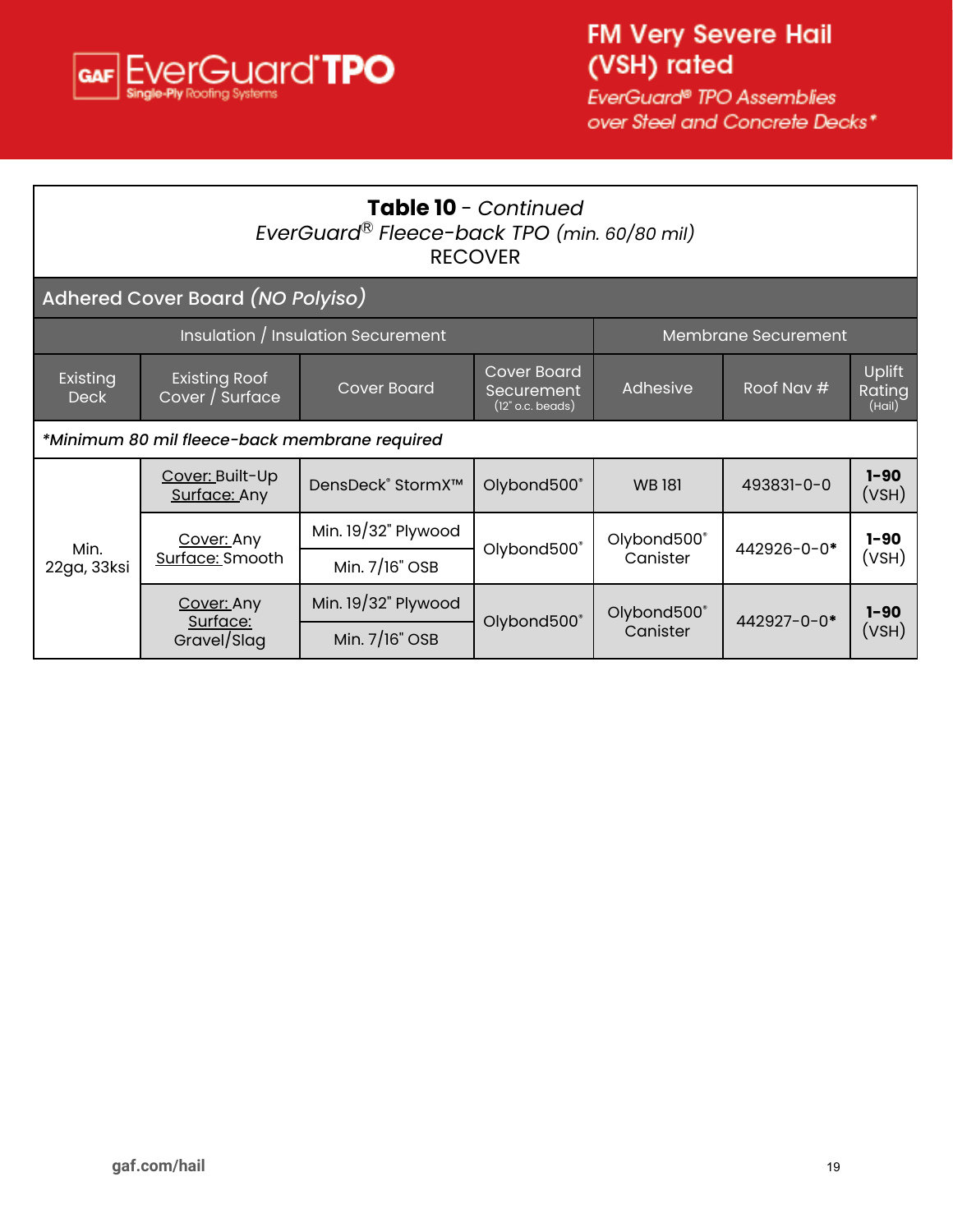<span id="page-19-0"></span>

## **Table 11** *EverGuard* Ⓡ *Fleece-back TPO (min. 60 mil)* RECOVER

#### Adhered Polyiso and Adhered Cover Board

| <b>Insulation / Insulation Securement</b> |                                                            |                                                                    |                       |                                                                        |                         | Membrane Securement |                            |
|-------------------------------------------|------------------------------------------------------------|--------------------------------------------------------------------|-----------------------|------------------------------------------------------------------------|-------------------------|---------------------|----------------------------|
| Existing<br><b>Deck</b>                   | <b>Existing Roof</b><br>Cover/Surface                      | Base Layer $(s)$                                                   | Cover<br><b>Board</b> | Insulation &<br><b>Cover Board</b><br>Securement<br>$(12"$ o.c. beads) | Adhesive                | Roof Nav #          | Uplift<br>Rating<br>(Hail) |
| Structural<br>Concrete                    | Cover: Built-Up<br>Surface:<br>Asphalt                     | $1/2" - 12"$<br>EnergyGuard™<br>Polyiso<br>$(4' \times 4'$ boards) | DensDeck®<br>StormX™  | Olybond500°                                                            | <b>WB181</b>            | 493712-0-0          | $1 - 465$<br>(VSH)         |
|                                           | Cover:<br>Modified<br><b>Bitumen</b><br>Surface:<br>Smooth | $1/2" - 12"$<br>EnergyGuard™<br>Polyiso<br>$(4' \times 4'$ boards) | DensDeck®<br>StormX™  | Olybond500®<br>LRF-M                                                   | <b>WB181</b>            | 493710-0-0          | $1 - 450$<br>(VSH)         |
|                                           | Cover:<br>Multi-Ply<br>Surface:<br>Mineral                 | $1/2" - 12"$<br>EnergyGuard™<br>Polyiso<br>$(4 x 4$ boards)        | DensDeck®<br>StormX™  | Olybond500°<br>LRF-M                                                   | <b>WB181</b>            | 493708-0-0          | $1 - 450$<br>(VSH)         |
|                                           | Cover: Any<br>Surface:<br>Mineral                          | $1/2" - 12"$<br>EnergyGuard™<br>Polyiso<br>$(4' \times 4'$ boards) | DensDeck®<br>StormX™  | Olybond500°                                                            | <b>WB181</b>            | 493748-0-0          | $1 - 450$<br>(VSH)         |
|                                           | Cover: Built-Up<br>Surface:                                |                                                                    | DensDeck®<br>StormX™  | Olybond500®                                                            | <b>WB181</b>            | 493750-0-0          | $1 - 450$<br>(VSH)         |
|                                           |                                                            | $1/2" - 12"$<br>EnergyGuard™                                       |                       |                                                                        | Olybond500°<br>Canister | 493753-0-0          |                            |
|                                           | Smooth                                                     | Polyiso<br>$(4' \times 4'$ boards)                                 |                       |                                                                        | LRF-XF                  |                     | $1 - 360$<br>(VSH)         |
|                                           |                                                            |                                                                    |                       |                                                                        | LRF-M/LRF-O             | 493733-0-0          |                            |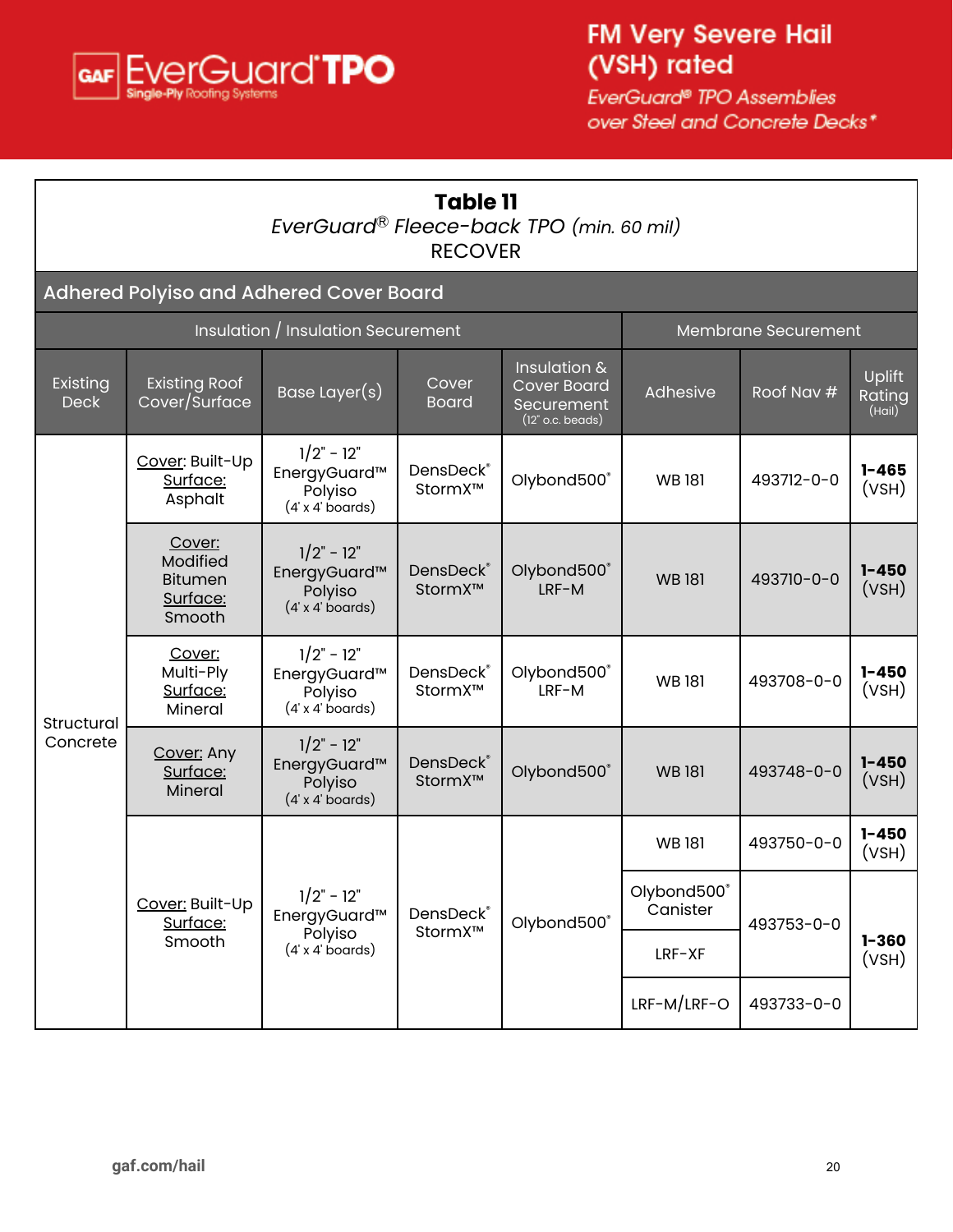

| <b>Table 11</b> - Continued<br>EverGuard® Fleece-back TPO (min. 60 mil)<br><b>RECOVER</b> |                                                             |                                                                             |                       |                                                                        |                         |                     |                            |  |  |
|-------------------------------------------------------------------------------------------|-------------------------------------------------------------|-----------------------------------------------------------------------------|-----------------------|------------------------------------------------------------------------|-------------------------|---------------------|----------------------------|--|--|
|                                                                                           | Adhered Polyiso and Adhered Cover Board                     |                                                                             |                       |                                                                        |                         |                     |                            |  |  |
|                                                                                           |                                                             | Insulation / Insulation Securement                                          |                       |                                                                        |                         | Membrane Securement |                            |  |  |
| Existing<br><b>Deck</b>                                                                   | <b>Existing Roof</b><br>Cover/Surface                       | Base Layer(s)                                                               | Cover<br><b>Board</b> | Insulation &<br><b>Cover Board</b><br>Securement<br>$(12"$ o.c. beads) | Adhesive                | Roof Nav #          | Uplift<br>Rating<br>(Hail) |  |  |
|                                                                                           | Cover: Built-Up<br>Surface:<br>Mineral                      | $1/2" - 12"$<br>EnergyGuard™<br>Polyiso<br>$(4' \times 4'$ boards)          | DensDeck®<br>StormX™  | Olybond500°<br>LRF-XF                                                  | Olybond500°<br>Canister | 493754-0-0          | $1 - 360$<br>(VSH)         |  |  |
|                                                                                           |                                                             |                                                                             |                       |                                                                        | $LRF-XF$                |                     |                            |  |  |
|                                                                                           |                                                             |                                                                             |                       |                                                                        | LRF-M/LRF-O             | 493734-0-0          |                            |  |  |
|                                                                                           | Cover:<br>Modified<br><b>Bitumen</b><br>Surface:<br>Mineral | $1/2" - 12"$<br>EnergyGuard™<br>Polyiso<br>$(4 x 4$ boards)                 | DensDeck®<br>StormX™  | Olybond500°<br>$LRF-XF$                                                | Olybond500®<br>Canister | 493756-0-0          |                            |  |  |
| Structural<br>Concrete                                                                    |                                                             |                                                                             |                       |                                                                        | $LRF-XF$                |                     | $1 - 360$<br>(VSH)         |  |  |
|                                                                                           |                                                             |                                                                             |                       |                                                                        | $LRF-M/LRF-O$           | 493736-0-0          |                            |  |  |
|                                                                                           | Cover:<br>Modified<br><b>Bitumen</b>                        | $1/2" - 12"$<br>EnergyGuard™<br>Polyiso<br>$(4 x 4$ boards)<br>Surface: Any | DensDeck®<br>StormX™  | Olybond500°<br>$LRF-XF$                                                | Olybond500°<br>Canister | 493758-0-0          | $1 - 360$<br>(VSH)         |  |  |
|                                                                                           |                                                             |                                                                             |                       |                                                                        | $LRF-XF$                |                     |                            |  |  |
|                                                                                           |                                                             |                                                                             |                       |                                                                        |                         | 493738-0-0          |                            |  |  |